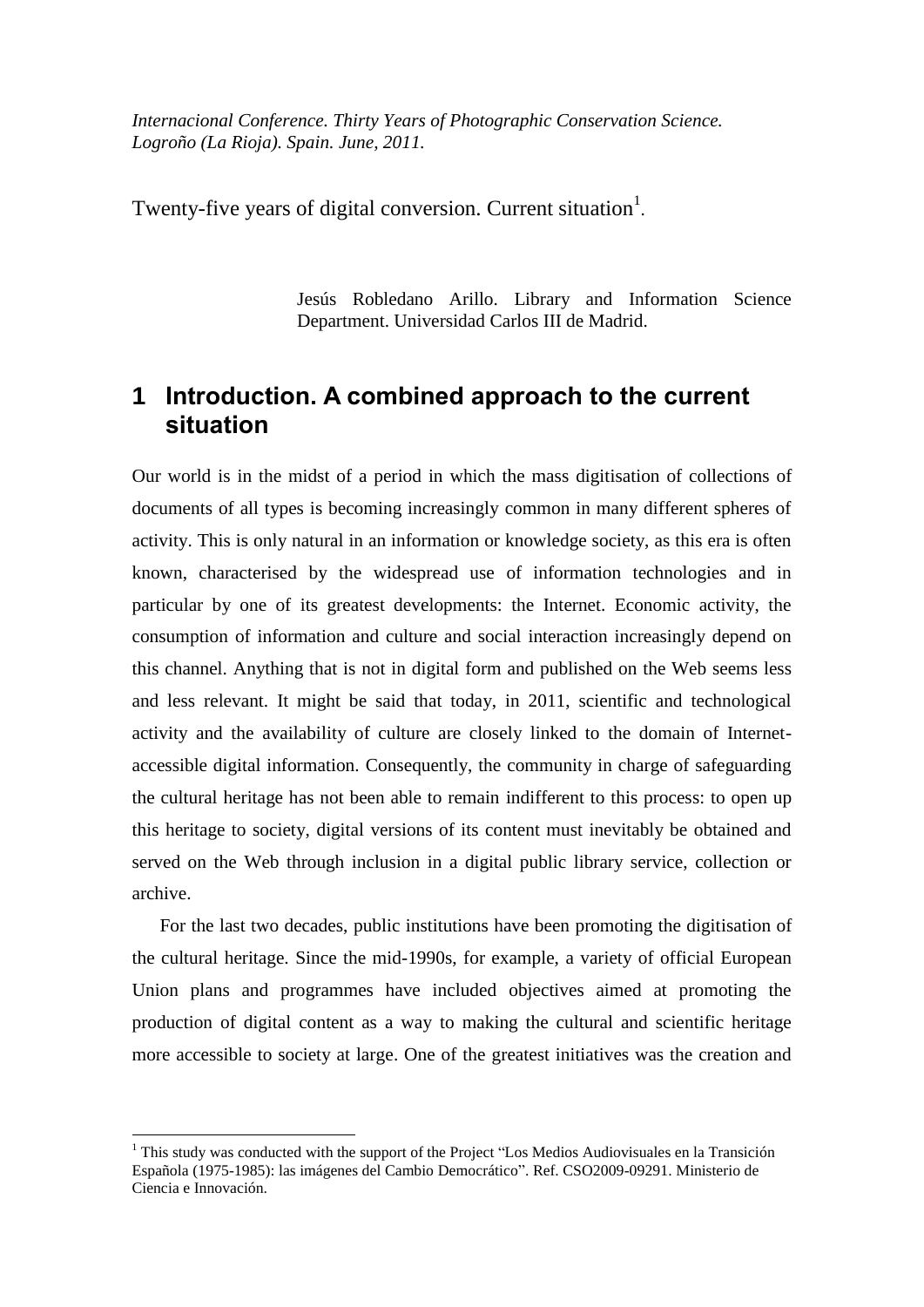gradual implementation of Europeana<sup>2</sup>, the European digital library, which focuses on integrating digital content provided by numerous institutions representing the wealth of Europe's documentary heritage into a common Web-based dissemination platform. The World Digital Library<sup>3</sup> is another instance of the creation of a collaborative international platform to publish cultural content on the Internet, and these are only two examples. The extensive and priceless photographic heritage held by museums, libraries, archives and collections cannot be marginalised from this trend toward digitisation and the establishment of common platforms to disseminate cultural assets. Clearly also, to rise to this challenge, the criteria and protocols relating to the technical and theoretical methods and approaches used in creating the digital versions that will be published on the Web must be standardised. In the absence of uniform practices, the results will be uneven in quality and respect for the originals, possibly leading to confusion and hindering the understanding and use of the asset published. The need for standardised criteria is especially acute in the fields of use where digital images must be held to the highest standards: education and scientific research.

Therefore, it is imperative that two social demands be met: the mass digitisation of the photographic heritage and the reaching of a consensus on the philosophical, technical and ethical criteria on which this practice should be based in the context of cultural assets of this type. However, the fact that the digitisation of the cultural heritage began prior to the advent of the Internet must not be overlooked. Many institutions have been gradually digitising their assets since at least a decade before the exponential growth of the Web in the late 1990s. Digitisation at organisations of this type has also been used for other purposes. One of the primary reasons behind the earliest digital conversions at major cultural institutions was the preservation of heritage assets whose inherent physical characteristics or poor condition made direct access by users inadvisable. Another use that was soon found for digital images was the reproduction of originals for copy services, exhibitions or the printing of catalogues, posters or other forms of cultural dissemination. This technology was also immediately identified as suitable for restoring images without having to physically work on the originals, or for supporting other functions essential to the preservation of the heritage, such as documenting and monitoring deterioration processes and safeguarding texts, images and artwork in case the originals are lost. Because of the magnitude of the

<u>.</u>

<sup>2</sup> Europeana. URL: http://www.europeana.eu/portal/.

<sup>3</sup> World Digital Library. URL: http://www.wdl.org/en/.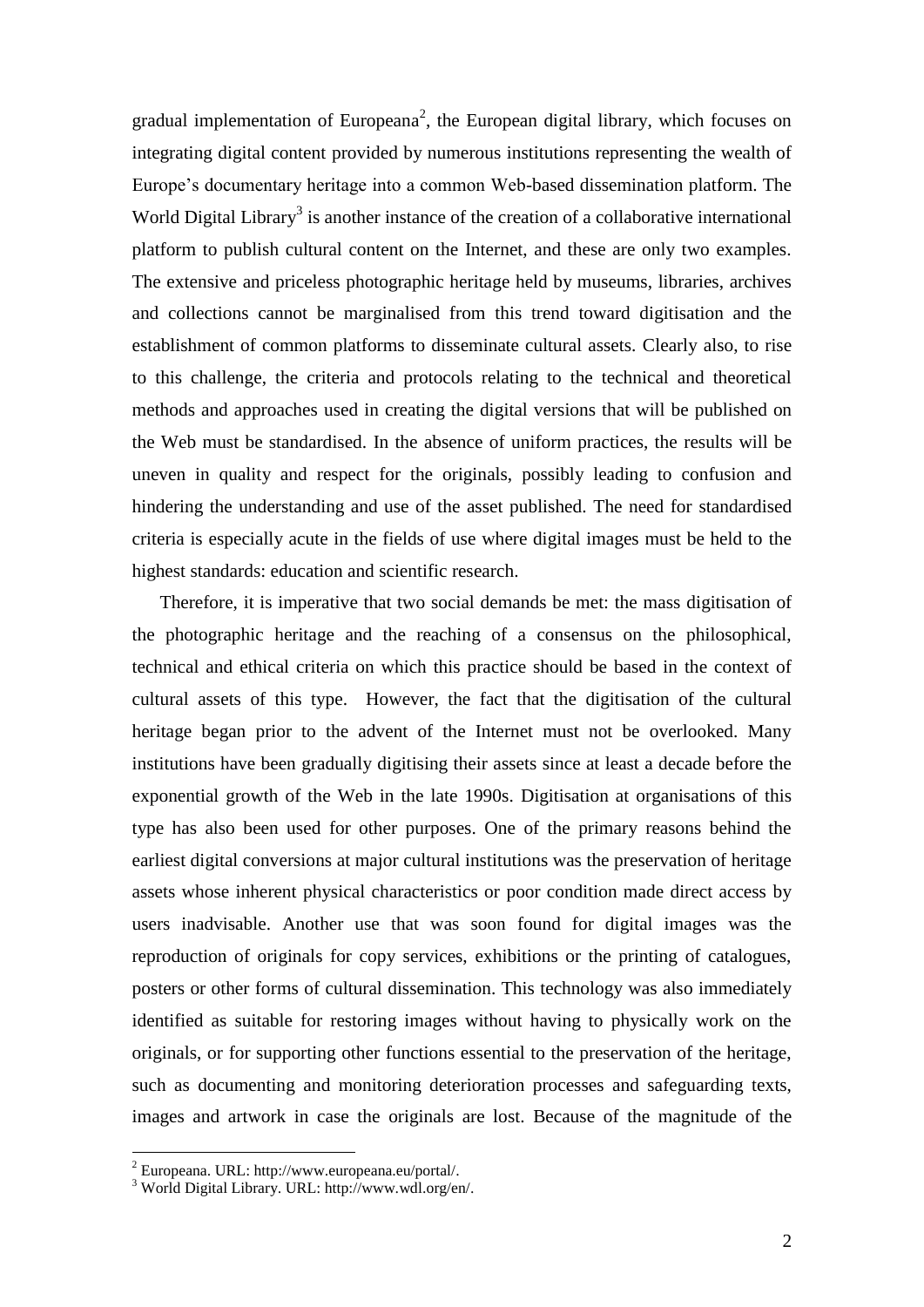Internet's effect and the push to disseminate heritage collections, other perspectives on digitisation that involve certain quality and systematisation requirements may have been neglected in favour of some of the approaches that are becoming widespread in many institutions.

The rush to mass digitise materials may be a double-edged sword, and even more so when it appears that a consensus on the three types of criteria mentioned in the preceding paragraph has not yet been reached. The haste to place large collections on the Web or in internal query systems may have caused many institutions to lose sight of a more global approach to digitisation that would meet the comprehensive needs of this heritage and would take into account the uncertainty caused by a constantly evolving technology and chemically unstable materials difficult to preserve over time, for which the digital capture process may pose a significant risk to their integrity.

One peculiarity that must be kept in mind is the multifaceted context of the photographic heritage. A variety of situations is determined by multiple factors relating to the origin of the collections and also by the nature and conditions of the work at the centres where they are kept; different criteria may be used even within the same type of collection, depending on its origin and content and on the stage in the document's life cycle when the digital capture is undertaken. In the case of a press photograph, for example, in the context of its primary use in a journalistic medium, digitisation may be guided by the quality criteria prevailing for print or digital publication; however, in a context of cultural use, the digital conversion of the same photograph may be governed by very different criteria if it belongs to a collection donated to an institution. In a very broad geographic context, there is also a great disparity in access to economic resources, training and technology.

That the application of very strict criteria would entail a high cost per photograph to be digitised is a fact that cannot be ignored. In some contexts, the criteria to be applied may be a result of budget availability or the possibility of commercially exploiting the collections, rather than of the value of the materials. If criteria valid for any geographic, political or administrative area are to be established, this diversity must be understood and accepted. The imposition of strict and inflexible quality criteria for all cases would be questionable, as it would lead to the risk that certain collections might never be digitised and thus never disseminated via the Internet. Any proposal must be efficiently implemented to make digitisation cost- and time-effective; otherwise, it will be useless for voluminous photographic collections or in cases where the economic situation is not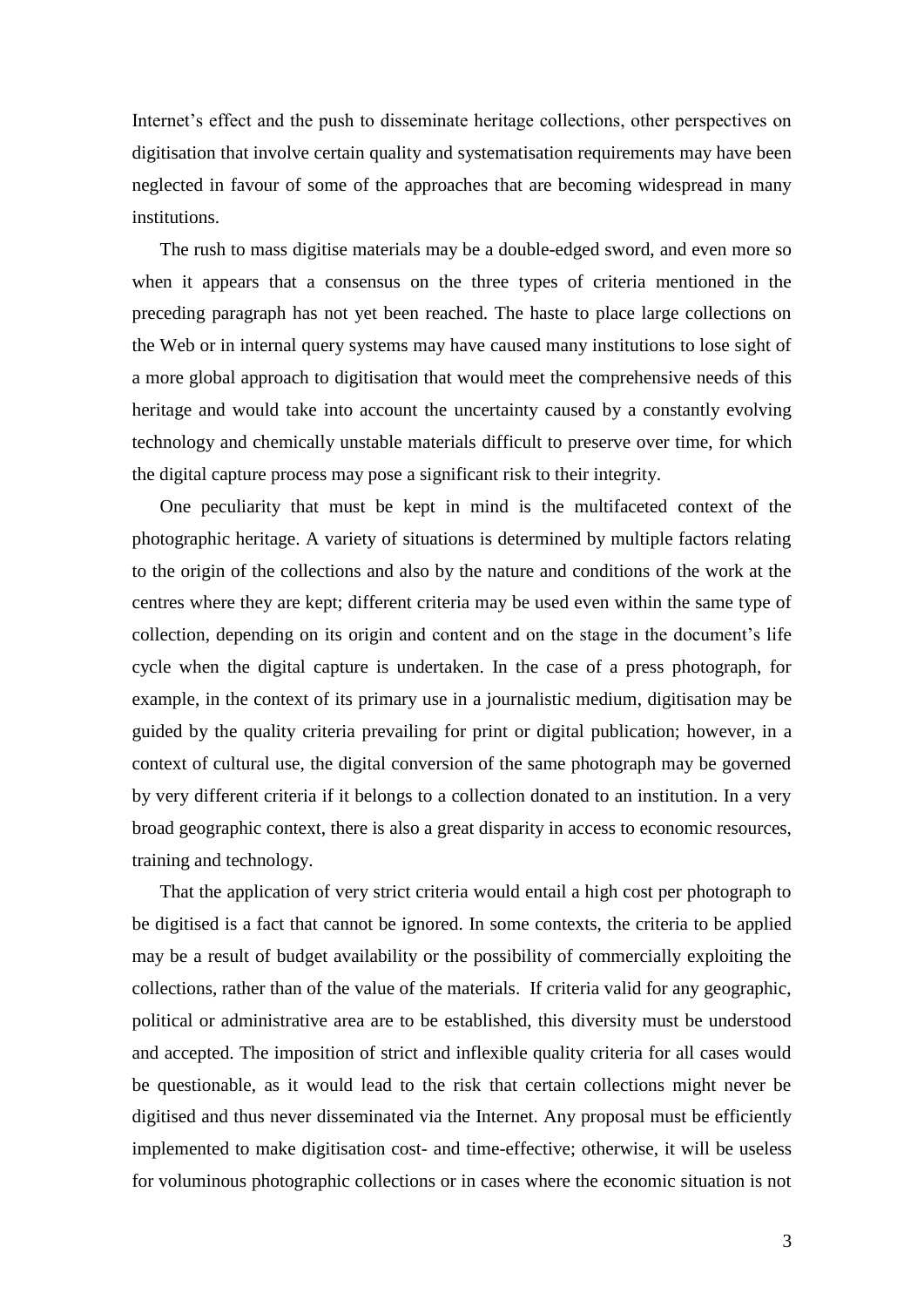conducive to the undertaking of cultural projects. Nevertheless, the fact that this diversity of circumstances must be addressed is no excuse for laxity in digitisation; at least some minimum criteria should be met to make this digital conversion feasible and ensure that the resulting images are suitable for their varied uses and are a worthy and accurate representation of heritage assets with great social value.

This is a time of great tension, produced by the uneasy coexistence between the requirements of a rigorous approach for the digitisation of the photographic heritage that would meet the needs of both the collections (in terms of the wide range of types of material, genres and content) and the user community (with regard to the variety of profiles and training levels) and the urgent demand for many institutions to make these photographs available in an information system and to do so quickly and at an affordable cost. Also contributing to the tension is the pervading yet false sensation that the use of document digitisation technologies is easy. Digitisation has become firmly established in the domestic and amateur environments: owning a scanner, digital camera, photo printer and image editing software is as normal in many countries as having Internet access or one or more television sets. Digitisation also seems fairly simple and natural. Image capture devices and editing programs make this tremendously complex technology transparent; they are sold factory-configured and their automatic settings produce a very acceptable digital image in terms of contrast and colour saturation. There are many institutional circumstances that make it difficult to enforce the principle that the most appropriate tools, work protocols and quality criteria should be used in the digitisation of photographic collections that are heritage assets.

Further to the argument set out in the preceding paragraph and given the vast variety of types of images comprising the photographic heritage, the risk involved in trying to over-simplify the complex process of digitising that heritage must be acknowledged. This problem is evinced by the fact that some digital capture guidelines or recommendations are far too general, advocating a single standard configuration for certain technical variables applicable to broad categories of materials that fail to take account of the specific characteristics of some types of materials or individual items. This generalisation also results in a simplification of the number of technical decisions provided for in these specifications, which are limited to a few variables (spatial resolution, channel bit depth, colour system, file format and compression method), with no regard for other key factors whose omission negates the value of these variables as a quality parameter. These include the state of the digital image, colour space, device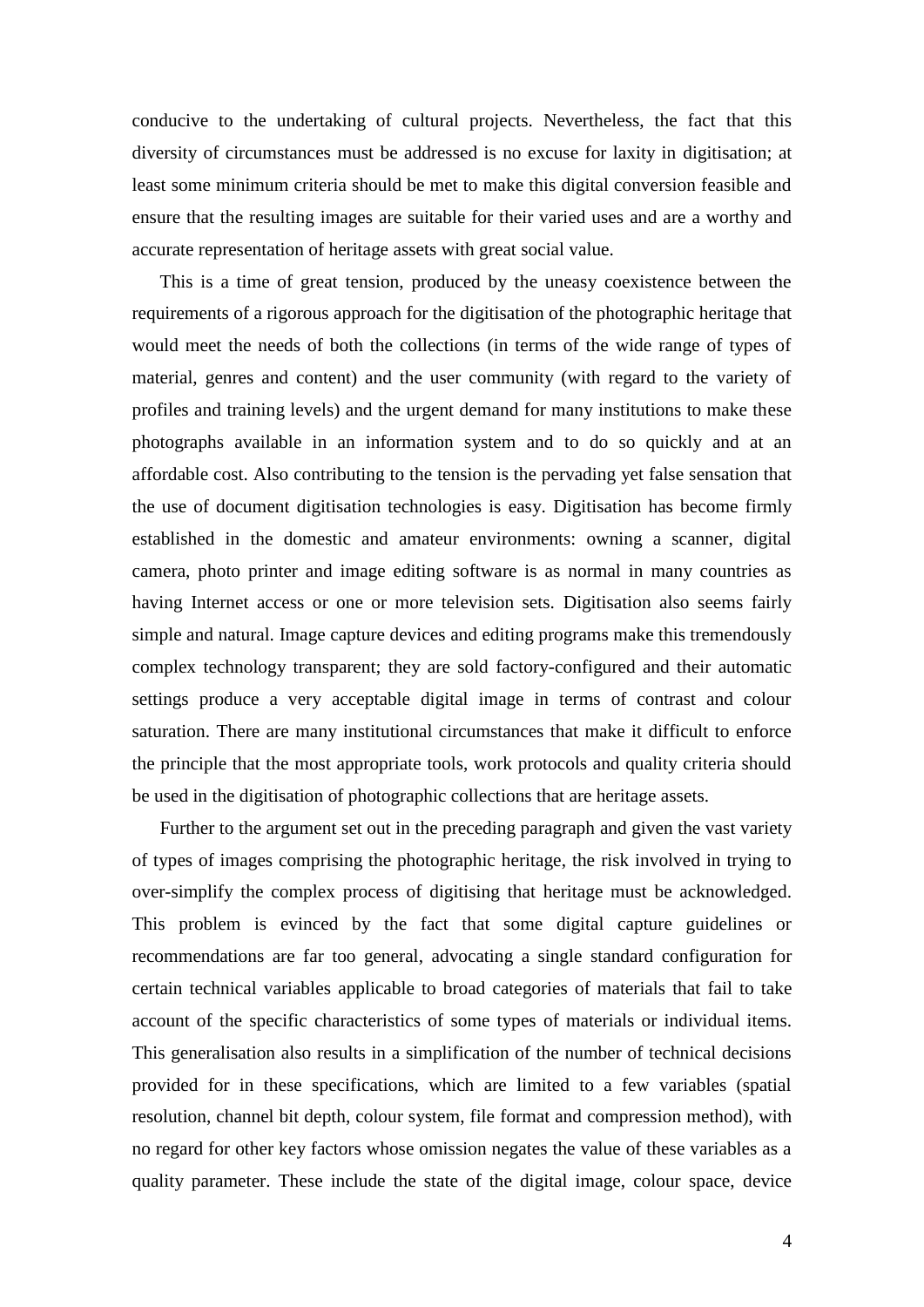calibration and characterisation techniques, colour space conversion procedures, guidelines for the use of digital editing processes, technical metadata and the evaluation of devices and images through the application of physical parameters (resolving power, uniformity, noise, colour encoding error, chromatic aberration and so forth).

Fortunately, considerable scientific research has been conducted in the last 25 years in the area of the digitisation of the cultural heritage. Significant efforts have emerged to provide the community with a rigorous corpus of criteria and recommendations that systematically and globally address digitisation requirements for heritage document collections, including photographs. Some of these efforts have yielded printed or electronic documents that have been widely distributed.

Publications on the use of digital images in the heritage domain, especially in relation to museums, have been commonplace since the mid-1980s. Around that time, digitisation began to be seen as a very effective alternative to traditional reproduction using physical-chemical photographic media (photographs or microfilm) because of the possibility of providing on-line access to digital images of objects described in information systems. Subsequently, dozens of national and international consortia, in which museums, universities, libraries and archives participate, began to proliferate. Their purpose was to provide collaborative platforms with an eye to addressing the challenge of digitising materials and creating on-line query systems to access them. At the same time, many institutions were undertaking initiatives aimed at attaining the necessary level of conceptual and technological development to rigorously create these systems, supporting them with the establishment of research departments dealing with these issues.

In the early 1990s, mass digitisation projects were first proposed, involving the digital capture of tens of millions of documents or works of art. This trend triggered debate on the best method for ensuring that such projects are effective, efficient and feasible. The reflections, criteria and methods for capturing the heritage that came about as a result of the first experiments involving the mass digitisation of collections led to important papers that were published and disseminated through workshops, national and international conferences, professional journals, books and institutional websites. Even though many of them were meant to resolve the needs of specific institutions, they are applicable beyond the contexts for which they were intended and contribute as a whole to the creation and dissemination of a well-defined working model valid for a variety of institutional environments and situations. Many of these pioneering works adapted the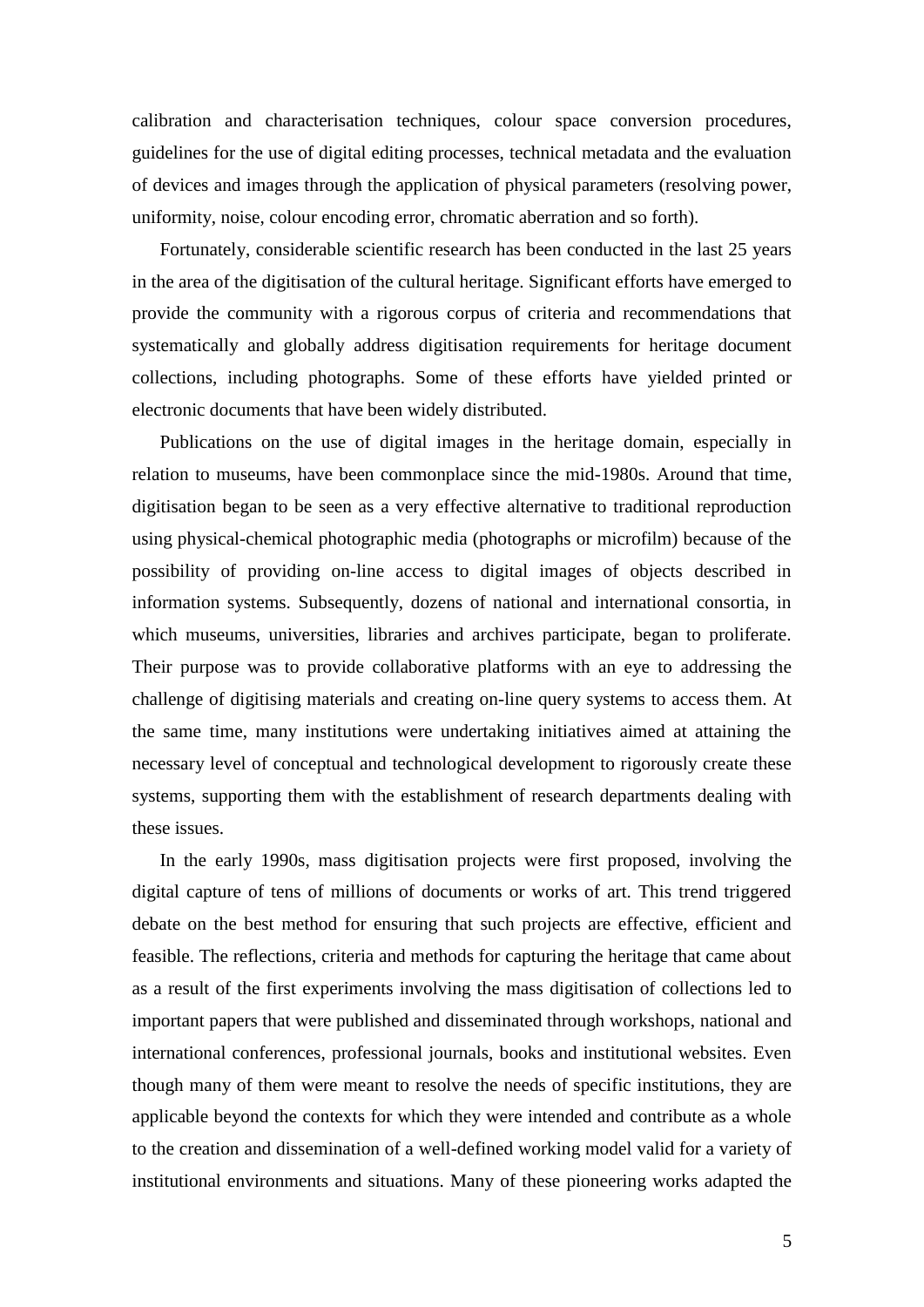philosophy and technical criteria that had been used in creating preservation surrogates using traditional means to the characteristics of the digital medium and the new possibilities it affords. These criteria have been fine-tuned over the years to tailor them to a constantly evolving technology; therefore, there is now a high-quality, up-to-date corpus of work.

Significant contributions have been made in this vein toward the definition of specific criteria for the digitisation of photographs, such as the ones promoted by professionals belonging to the Rochester Institute of Technology's Image Permanence Institute (IPI) (Reilly and Frey, 1996; Frey and Reilly, 1999 and 2006; Frey 2000; Süsstrunk, 2002) or the approach made to digitize the collection of wet collodion glass plate negatives of the Pacific Scientific Commission (Martínez, 2002). Other initiatives and projects have made an effort to encompass the wide range of documents typical of library and archive collections, although specific criteria for photographs were also included. Because of their great influence on the heritage community on an international level, mentioned should be made of the workshops and tutorial organised by the Cornell University Department of Preservation and Conservation<sup>4</sup>; the work carried out by the now-defunct Research Libraries Group (RLG), especially the valuable *Guides to*  Quality in Visual Resource Imaging<sup>5</sup>; the guidelines from the U.S. National Archives and Records Administration (NARA, 2004; FADGI, 2010); and the manual entitled *Moving Theory into Practice: Digital Imaging for Libraries and Archives* (Kenney and Rieger, 2000). A rigorous and exhaustive analysis of the situation in this field that offers a chronological view of the evolution of the criteria for the digitisation of the documentary heritage, including photography, was authored by Puglia (2007) in the journal *RLG Diginews,* unfortunately now discontinued. Another initiative that must be mentioned is the creation of platforms for the integration of knowledge and the dissemination of digital imaging technologies and practices in the heritage and educational spheres. One of the most significant was the Technical Advisory Service for Images (TASI), now JISC, $6$  and another, specific to heritage photographs, was the project, since cancelled, known as *Safeguarding European Photographic Images for* 

<u>.</u>

<sup>4</sup> *Moving Theory into Practice: Digital Imaging Tutorial*. Available on the Internet: http://www.library.cornell.edu/preservation/tutorial/contents.html

<sup>&</sup>lt;sup>5</sup> Initiative carried out from 1998 to 2000 by the RLG in cooperation with the Digital Library Federation and the Council on Library and Information Resources.

<sup>6</sup> *JISC Digital Media*. URL: http://www.jiscdigitalmedia.ac.uk/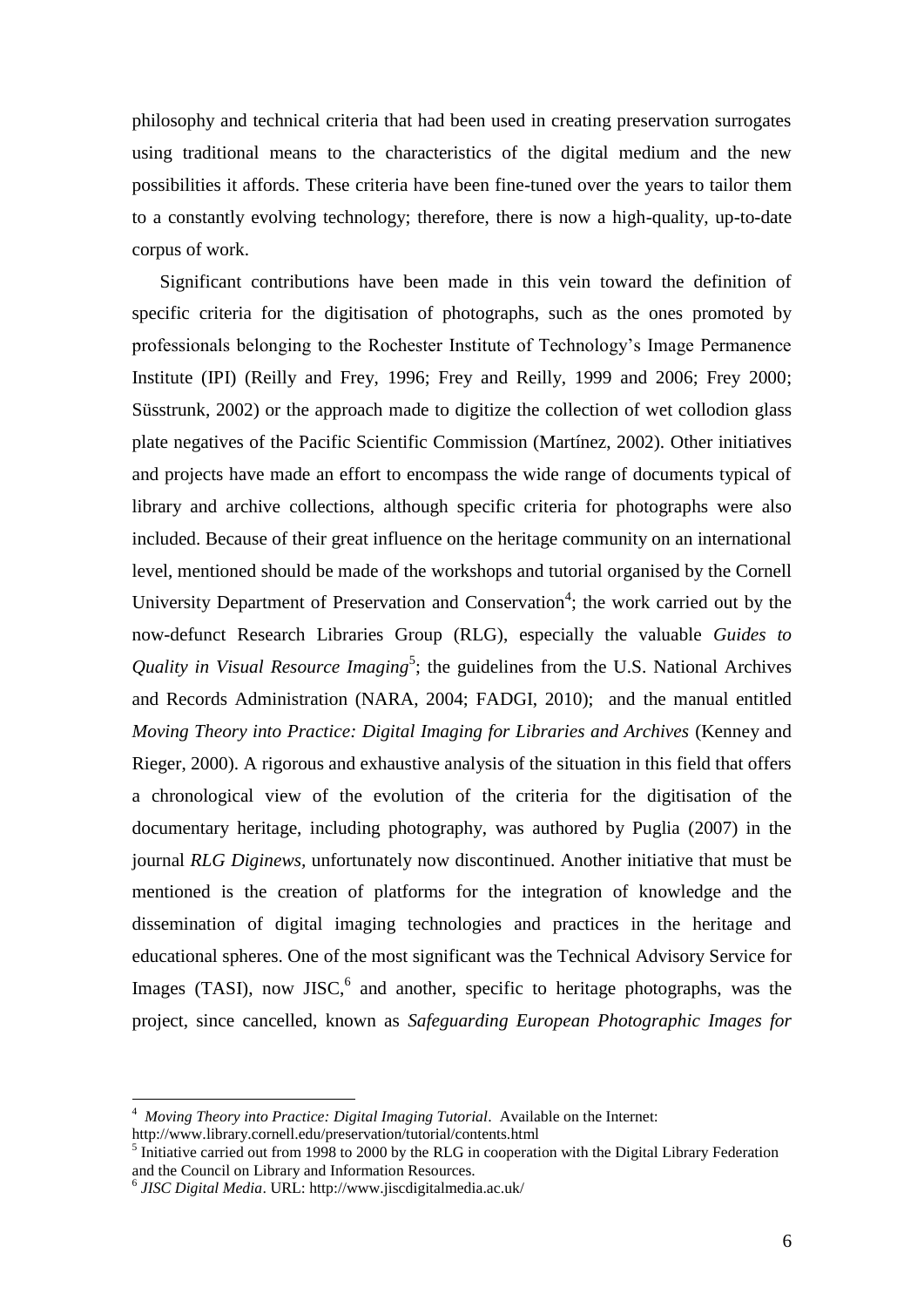*Access* (SEPIA), under the auspices of the European Commission on Preservation and Access (ECPA).

Contributions of this type have been aimed at addressing the various challenges relating to the digitisation of collections, including a comprehensive proposal that would encompass every aspect of a digitisation project, from its philosophical basis to the use of the latest advances in imaging technology. They obviously do not ignore one of this field's main facets: imaging science and technology and its sub-disciplines, among which colour technology is very relevant for the digitisation of photographs. As far back as the mid-1990s, certain approaches showed an interest in providing a scientific basis for the digitisation of the photographic heritage supported by such imaging technology contributions as the aforementioned works by Frey and Reilly, which proposed the incorporation of methods and metrics to gauge the performance of photographic capture equipment through the application of physical parameters. Other papers from that period even explored the possibility of applying technologies other than the ones created for the graphic arts market, the dominant model in many of the digitisation processes at that time, to works of art and valuable documents, and proposed the use of multispectral image capture techniques. Since the beginning of this century, other interesting papers have been published regarding the introduction of quality assessment techniques from the field of imaging engineering, based on objective measurement methods for capture devices and for the images themselves, in heritage digitisation projects (Williams, 2000, 2002, 2003 and 2010; Berns and Frey, 2005; Puglia, Reed and Rhodes, 2004; FADGI, 2010; Still Image Working Group, 2010).

The work carried out in the standardisation of a variety of technical issues relating to the characterisation and quality control of capture devices and of images has played a key role in the definition of systematic criteria for the digitisation of the documentary heritage. Especially active in this field is ISO Technical Committee 42, Photography (ISO/TC42), which has issued some important standards (ISO, 2000; ISO, 2003a; ISO, 2003b; ISO, 2004a; ISO, 2004b; ISO, 2009a; ISO, 2009b; Loebich and Wueller, 2001; Williams, 2003). As a result of these efforts, over thirty technical standards applicable to the digitisation of the photographic heritage are now in place. One development that is worth highlighting is the creation of a unified quality assessment chart, intended to evaluate the main physical quality parameters to measure the performance of image capture devices and digitisation processes: the Universal Test Target (Wueller, Dormolen and Jansen, 2009). These efforts have also led to the development and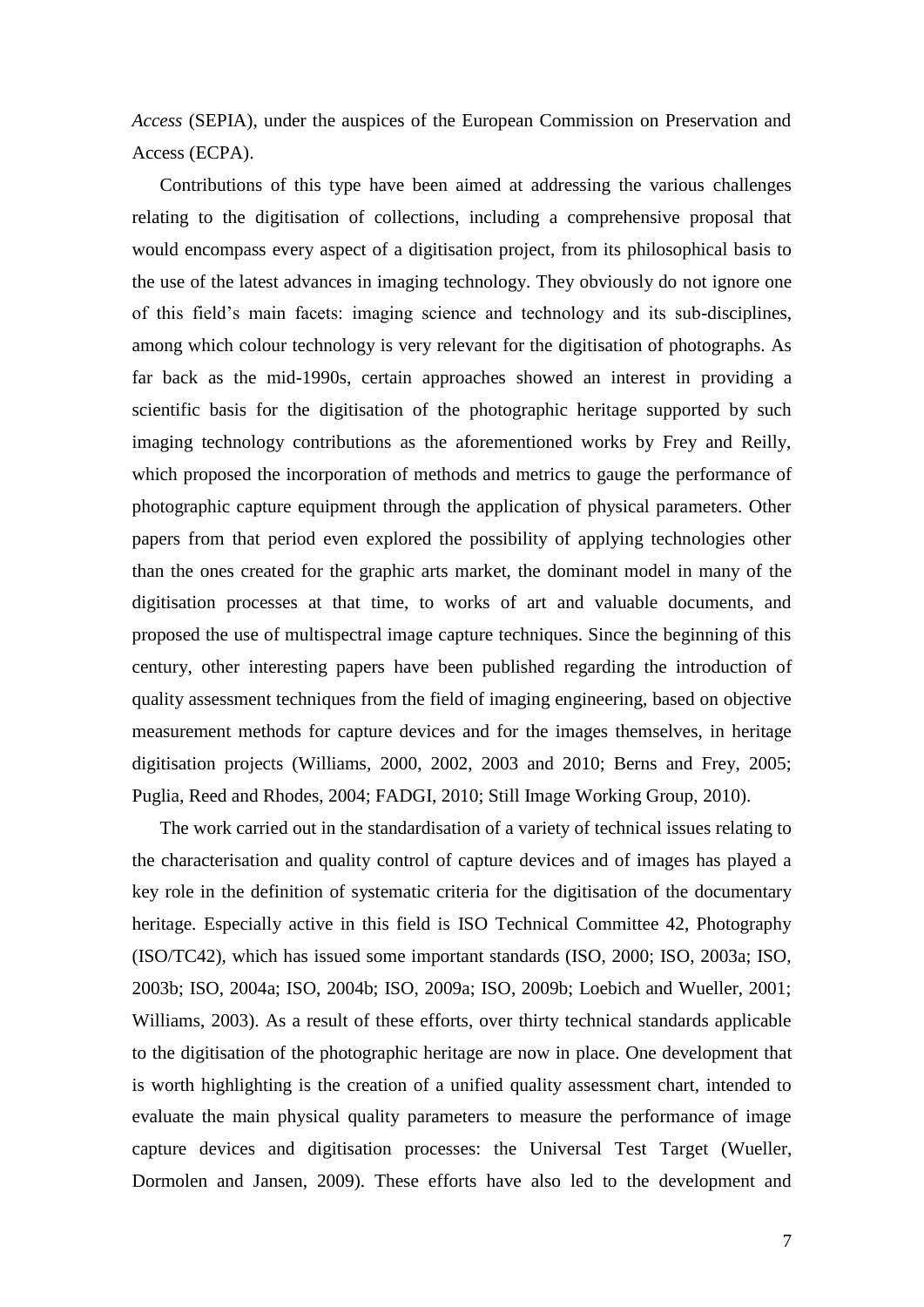marketing of software packages and standardised test targets that enable assessments of this type to be performed relatively simply, such as the Golden Thread system by Image Science Associates<sup>7</sup>, IE Analyzer by Image Engineering<sup>8</sup> and Imatest<sup>9</sup>.

Only a few relevant contributions have been selected here, the ones that have had the most influence on the development of stricter criteria for the digitisation of the documentary heritage in many institutions. They were primarily chosen on the basis of their applicability, to a greater or lesser extent, to photographs, and because of the fact that they were widely disseminated and thus served as a model for the development of the digital image capture specifications on which much of the most rigorous digitisation activity now seen in a great many geographic and institutional settings is based. Other very good initiatives that should have been mentioned have necessarily been omitted, and apologies are due to those institutions, professionals and organisations whose meritorious work has not been acknowledged.

While these important, high quality contributions are very useful, this community's commitment to the heritage should lead it to continue advancing along the lines they established, for two reasons. Firstly, as pointed out in some of the aforementioned papers, a great many important issues relating to the digitisation of the documentary and artistic heritage have yet to be resolved, which means that more research work is required. Secondly, the technologies involved in the capture, processing and storage of digital images evolve very quickly, and therefore, professional standards and practices must constantly be adapted.

## **2 Defining a corpus of criteria for the digitisation of the photographic heritage**

This section briefly summarises some of the main issues that should be taken into consideration at this time with a view to defining a corpus of rigorous digital conversion criteria in keeping with the needs of the photographic heritage. Many of the ideas set forth are included in some of the papers mentioned in the preceding section. The wide range of issues arising from the technical and organisational complexity of a digitisation process made it necessary to severely limit the selection, and only those considered high

1

<sup>7</sup> Website at http://www.imagescienceassociates.com/

<sup>8</sup> Website at http://www.image-

engineering.de/index.php?option=com\_content&view=article&id=137&Itemid=50

<sup>9</sup> Website at http://www.imatest.com/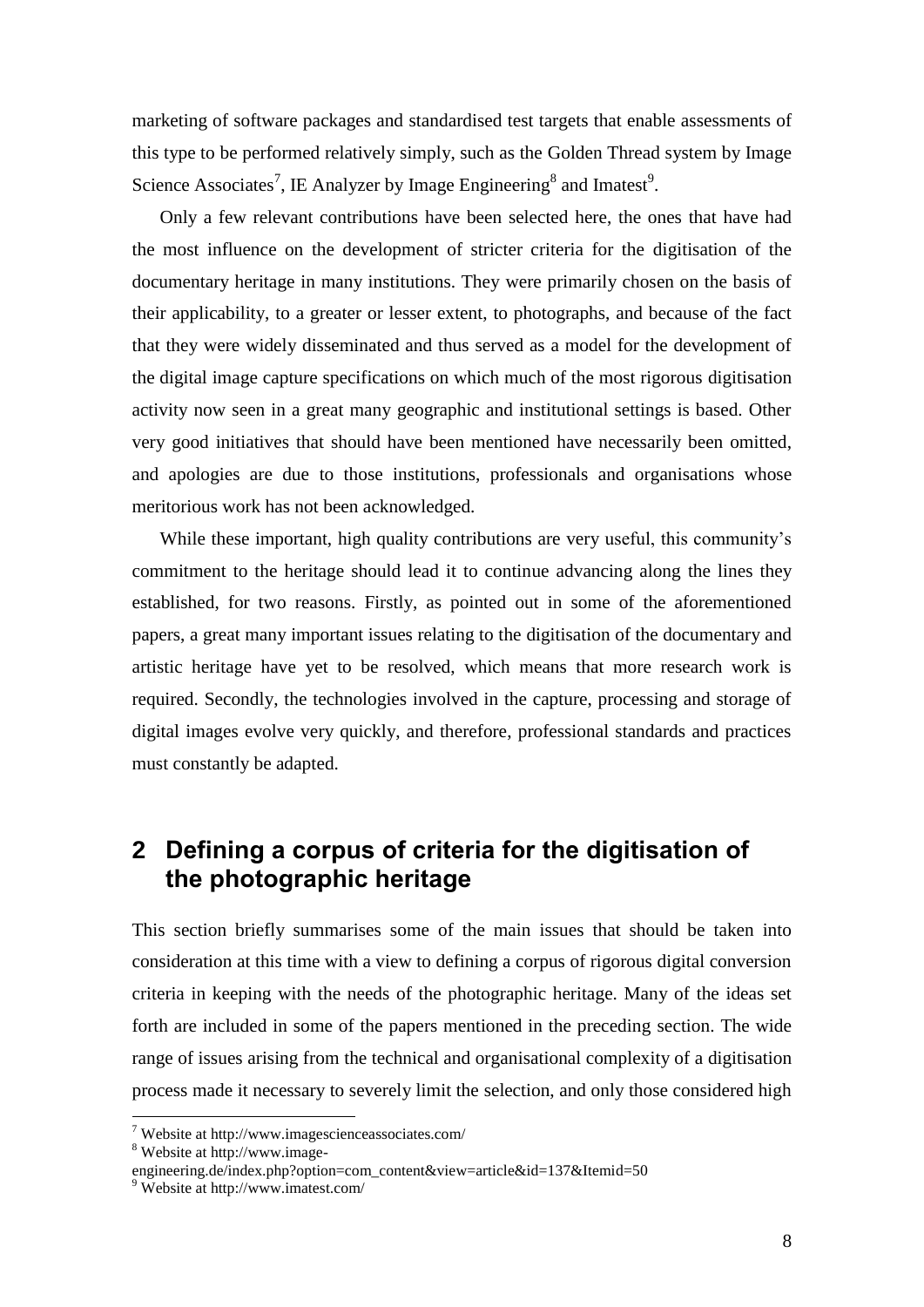on the agenda at this time are discussed. This type of summary may be useful in diagnosing the current situation as a guide for future areas of research.

#### a) *Determining the scope of digitisation*

Decisions relating to the technical elements of the work flow involved in digital capture and storage greatly depend on the perception of the scope of digitisation, i.e., what those concerned believe should be represented in the digital versions in terms of degree of precision and purpose. A clear definition of this scope would make it possible to suggest exhaustive and explicit criteria to guide every decision relating to which technology to use and how its different variables should be configured. Many questions arise during the process of establishing digital conversion criteria for the heritage, for many of which a solution remains outstanding. Furthermore, not all of the answers provided have led to consensual, widely followed procedural guidelines. A discussion of some of these questions follows.

Should the complete photographic item be represented or only the image or images it contains? An effort should be made to arrive at a sufficiently detailed criterion for the many types of photographic processes and circumstances that determine the intrinsic value of the item in terms of both its physical and semantic properties. For example, should an accurate digital representation of the case or frame protecting a nineteenthcentury direct-positive photograph be considered in same light as the film containing a negative from the mid- to late-twentieth century whose photographic process, manufacturer and state of preservation are perfectly documented? What if the negative forms part of an unpublished series by a very prominent photographer? For certain types of photographic items, the aesthetic and functional aspects of some of their elements, over and above the images they contain, may be very relevant to understanding them as iconic messages and cultural artefacts, or to delighting in their artistic value. A digital representation that is sufficiently complete and does not alter the physical state of the photograph at the time of its digital capture may also be of great use in preservation work. The *digital image is not the original item*, however; it is merely digitally encoded visual information about the captured views of the item. It is not a question of clarifying the value of these physical elements in order to interpret and preserve the photographic item, but of defining the value of the digital representation of these elements as necessary visual information about the item, and to what extent some of this physical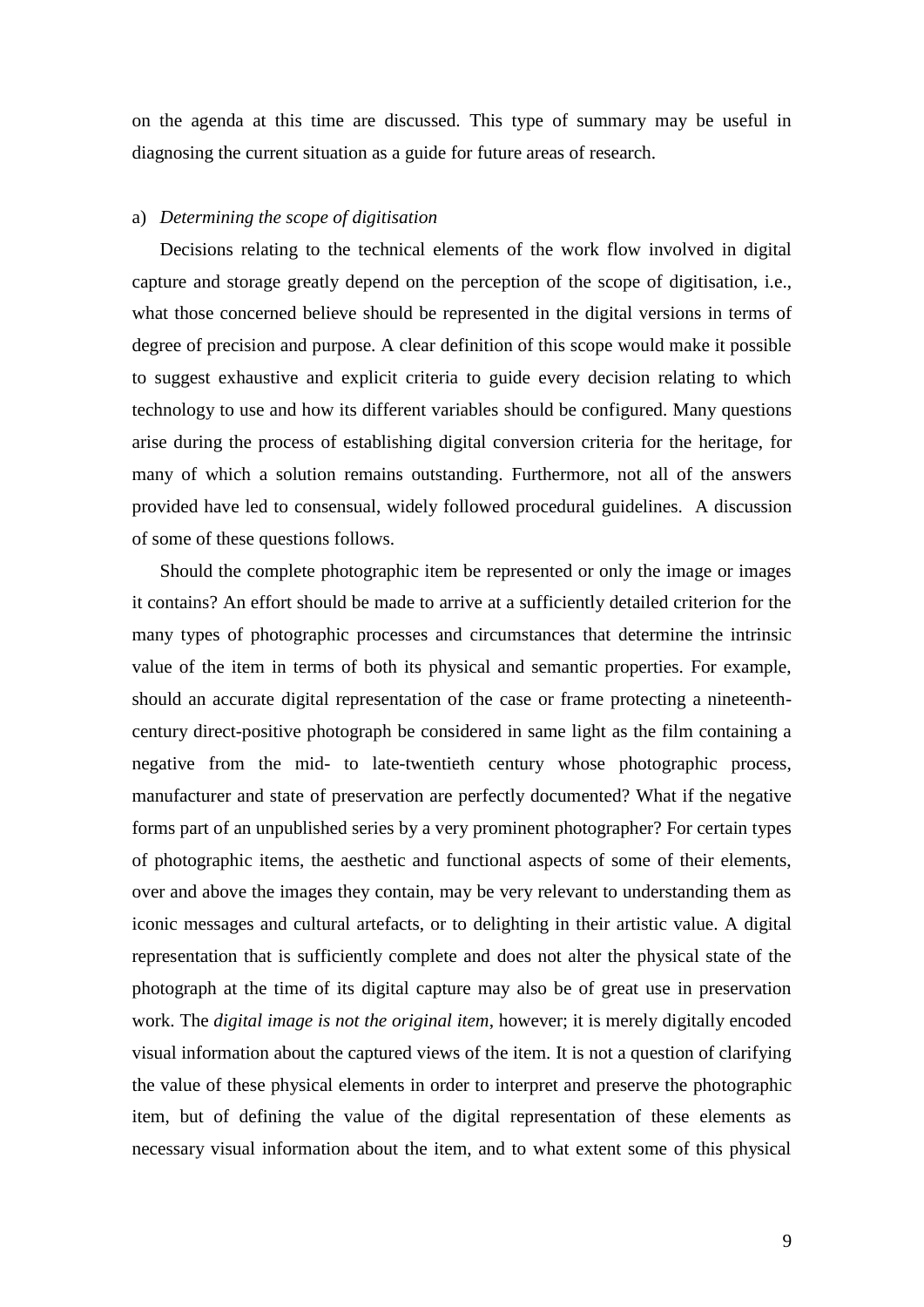data can be consigned to a text description of the item or can be inferred once the photographic process used to create it has been identified.

Another important issue would be what degree of detail it is useful and feasible to achieve in representing the spatial, tonal and colour information of the image or images in a heritage photographic item. The degree of detail in the representation determines which values will be selected for the digital capture and storage variables (sampling resolution, bit depth, colour system and space), or the need to use equipment with a high performance level for physical parameters relating to resolution or tonal capability (SFR, signal-to-noise ratio, chromatic aberration and dynamic range, to name a few). Therefore, it is very relevant to determining the feasibility of a heritage digitisation project that entails the capture of large volumes of material. Should the representation be limited to visible details or go further? For example, in a screened image, is it necessary to capture the screen, barely visible or invisible to the naked eye, or should it be eliminated during digital capture so as not to cause a moiré pattern in the reproduction? Or, how should the grain of a photographic print be handled during the capture process? Will it always be possible to determine whether it is artistically significant? And should it be included in the digital image only in such cases? Other no less relevant issues refer to the views to be taken of each item: how many should there be? To what degree should three-dimensional features be taken into consideration, and what angle of light should be used to highlight them? In the case of direct-positive images, should there be views of the full plates removed from the protective case in order to have a digital representation of the complete image? How should the physical complexity of an autochrome plate be digitally documented? The great diversity of materials found in heritage collections as a result of the various types of physicalchemical photographic processes used gives rise to these and a host of other questions. Providing overly general criteria can be risky, not only because of the aforementioned diversity, but also as a result of constraints that may arise due to different production and use contexts, states of preservation, volumes of materials and the value that both individual items and specific collections may have acquired because of a variety of historical circumstances.

*b) Maintaining the state in which the photographic material to be digitised is presented*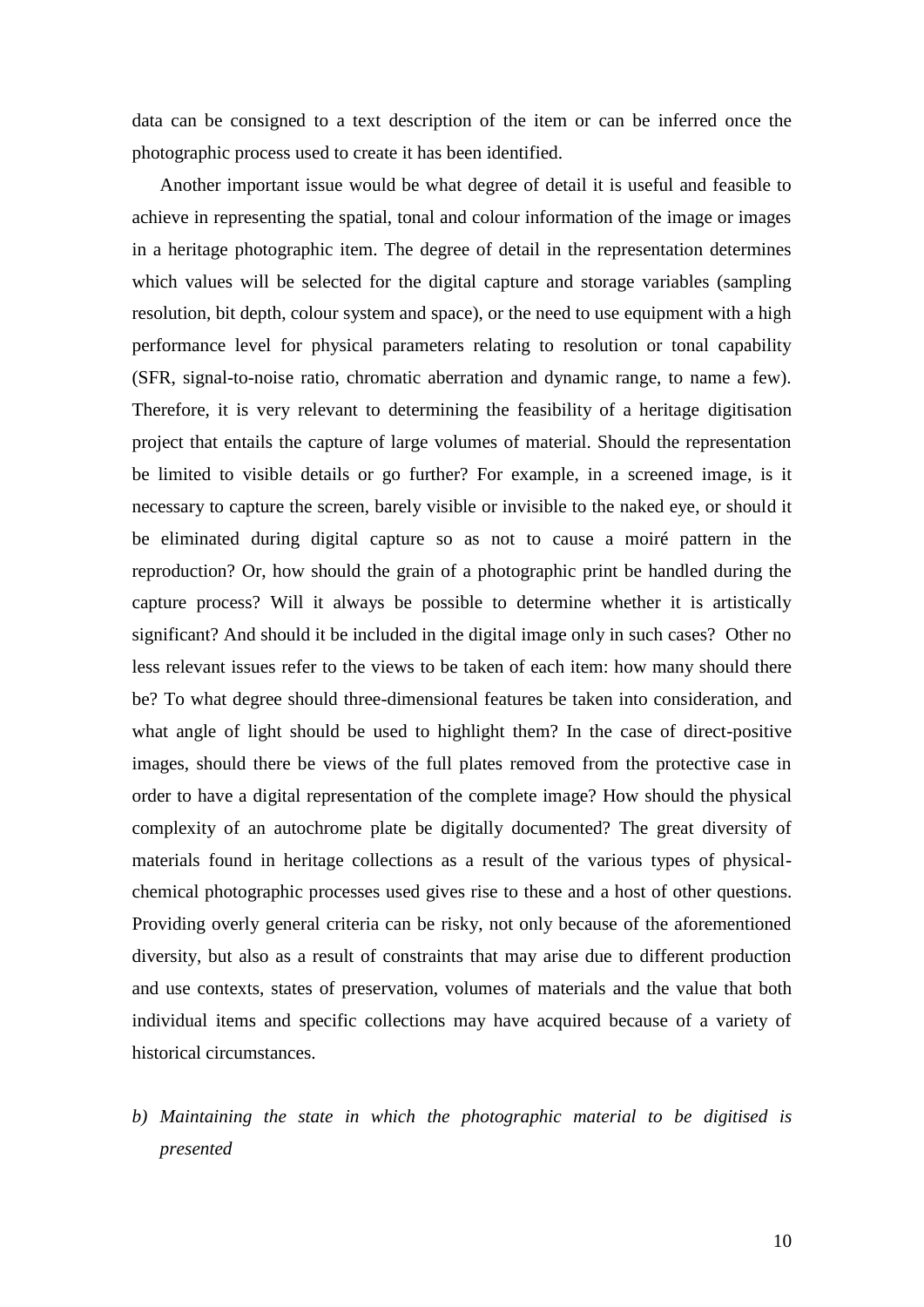Closely related to the questions discussed earlier is another equally important issue, for which uniform criteria are still needed: what physical-chemical image state should be represented? Should the state of the image in the item to be digitised be represented as is, or should it be adjusted to reflect the originally intended medium?



Figure 1. Different ways of understanding the digital capture of a glass plate negative.

In the last two decades, standard practice has entailed changing the state of the image during the digital capture process for both modern and historic negatives and slides: the image obtained is digitally processed so that its graphic and artistic content reflects the properties that the image might have had if it had been reproduced in the reproductive medium for which the original photographic material was intended. In other words, the visual properties of the image in the photographic material being scanned are not preserved. The need for a criterion that governs this situation is essential in the case of the digital conversion of photographic materials that require an additional step for reproduction, such as slides and negatives, to cite two examples. The change of state during digital capture is not always very evident in modern slides. Their contrast conditions are designed to ensure that the image is pleasing when it is being projected in a dimly lighted room. Excess of contrast incorporated during processing compensates for the loss of contrast during projection. How should the digital image of a slide be captured and encoded? Using an estimation of how the slide would typically be seen when projected in a dark room, or with colours respectful of the chemical image subjected to the capture process? The latter may produce an image with sharp contrasts, little detail in the shadows and a colour cast, and as a result, would not be suitable for direct viewing. It would also be inaccurate if the digitisation criteria to be followed specified that the graphic content that is aesthetically acceptable when printed or viewed on the screen should be obtained directly from the digital capture with no need for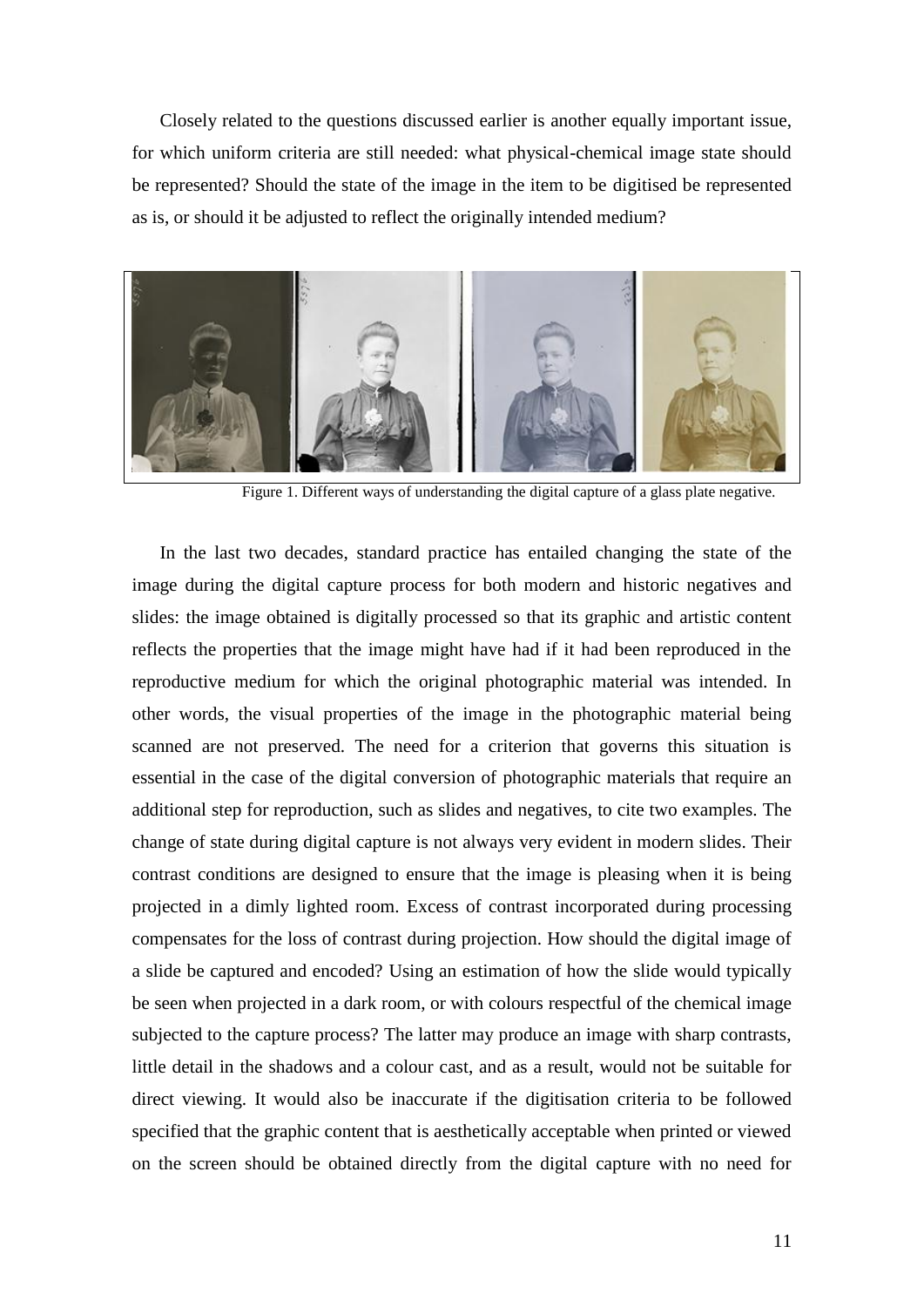further processing. Many software applications for the creation of ICC colour profiles for present-day slides include the means for compensating for this excess contrast right in the profiles. If the masters are converted to a certain colour space for storage through the use of these slide profiles, a reproduction criterion that cannot be reversed is applied to the master image. In the case of a modern colour negative, the difference between the state of the image in the negative photographic material and the state in which it might be represented in the medium in which it was designed to be reproduced is much greater. Therefore, account must be taken of the implications of digitising the negative with either its actual appearance or with that of a positive, or both, on the efficiency of the digital conversion project. Modern negative scanners are designed to produce a digital representation that reflects the appearance of a positive print of the photographed image. Is this approach valid in scanning heritage materials? If not, in what cases might it be acceptable?

Another related issue is to what degree it is acceptable to digitally eliminate the effects of the deterioration of the materials to be digitised to bring them to a certain state of preservation, if no supplementary digital master is kept (and made accessible to collection users) that represents the state of the item prior to its digital restoration.

Answering these questions in the context of heritage materials is much more difficult than it would be in other situations, such as a scan intended exclusively for graphic arts production. However, this criterion would be very risky in this particular context if it were devoid of other considerations. If the aim is to produce a digital representation of heritage materials according to a specific reproduction criterion that would liken the digital image to a particular state (for which the photographic material was originally intended or similar), guidelines would have to be followed that would ensure an image respectful of the conditions of the original reproduction medium. This would require in-depth knowledge of the technology used to create and reproduce the digitally captured photographic items. The application of an aesthetic principle guided exclusively by the intent to produce images pleasing to the eye should not be permitted, at least for a master image, as this would involve reinterpreting the contrast, colour and spatial attributes through a process that hinges on the subjective criteria of the digitisation equipment operator. This would make it impossible to achieve an accurate portrayal of the physical characteristics of the original at the time of the digital capture and to determine whether the operator correctly interpreted the image or not.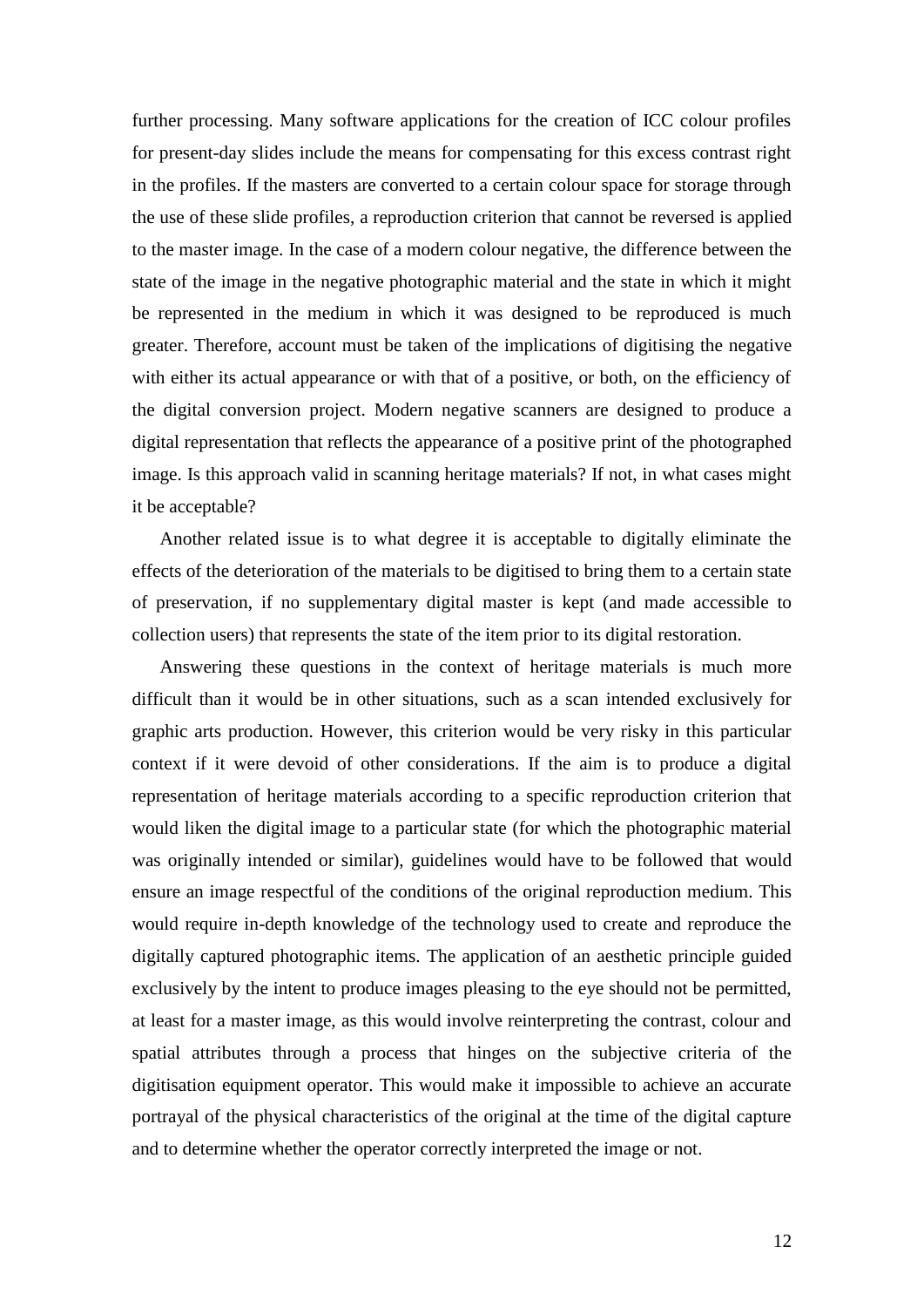#### c) *Selection of digital image states and colour encoding systems*

The extensive literature on colour management from the colour technology field identifies two major states in which a digital image can be encoded: input/scene referred and output referred. The former state is commonly known as unrendered, and the latter as rendered. Visual information is encoded for images in the input/scene-referred state according to the colorimetry or dynamic range of the real or hypothetical original photographed scene (Giorgiani, Madden and Spaulding, 2003). In this case, it would be the view of the digitally captured document. A capture in digital camera RAW format processed prior to its rendering in an output color space, an image encoded in HDR (high dynamic range) format or in RIMM or ERIMM RGB colour space would be so classified. In the output-referred state, the colorimetry on a specific output device or type of device is represented, such as a printer or monitor display. A capture converted to an sRGB or Adobe RGB colour space and adjusted so that it is appropriately displayed on a monitor would be output-referred.

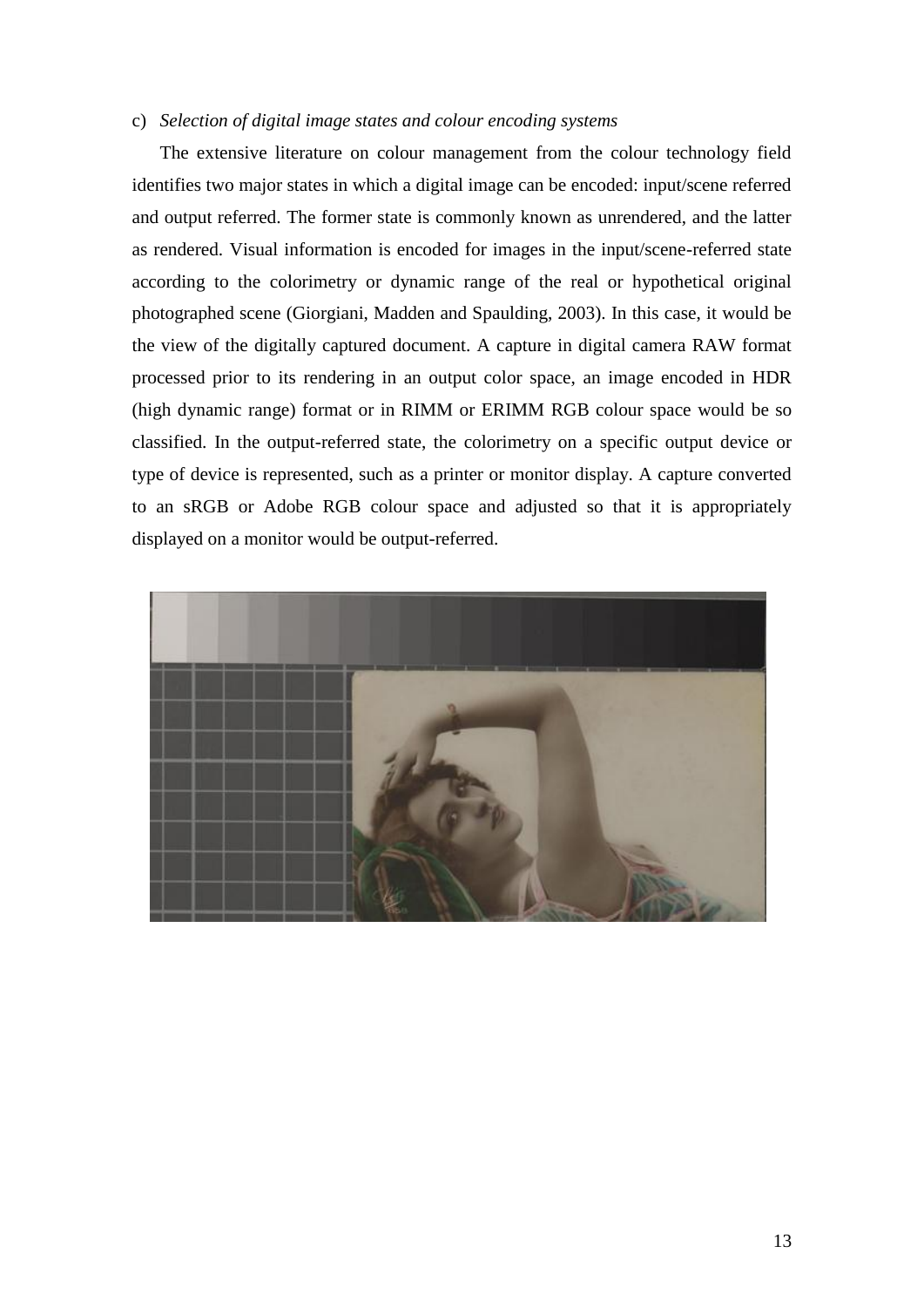

Figure 2. Simulation of a direct visualization on a monitor of two different digital image states from the same view of photographic image on paper: unrendered (up) and rendered (down).

Input/scene-referred images have the advantage of representing the tonal and chromatic features of the originals with greater richness, as the information has not yet been processed to adapt to the dynamic range and gamut restrictions of a specific device or type of medium. This additional information may be critical if the aim is for today's digital conversions to remain functional in a yet-to-be-defined technological future, or to be able to determine with some degree of accuracy the optical characteristics of the original image from its digital versions. The disadvantage of unrendered images is that they cannot be directly viewed or printed; they require additional processing for adaptation to the colour space of an output device. If this image status is chosen for the masters, the purposes for which the heritage is digitised mean that supplementary rendered versions must be created, which would entail an additional burden in terms of time and resources in the digital conversion process.

The two image statuses may require different capture devices and methods, processes and encoding systems. The consequences of selecting one or the other are very significant in terms of ease of access and knowledge required to use these technologies, the efficiency of the digitisation process and the need to increase storage and digital preservation resources. Therefore, it is essential to arm the heritage community with the criteria it needs for decision-making in this regard.

Different encoding options are in place for unrendered images, which may be useful in cases where conventional RGB capture cannot effectively duplicate the richness of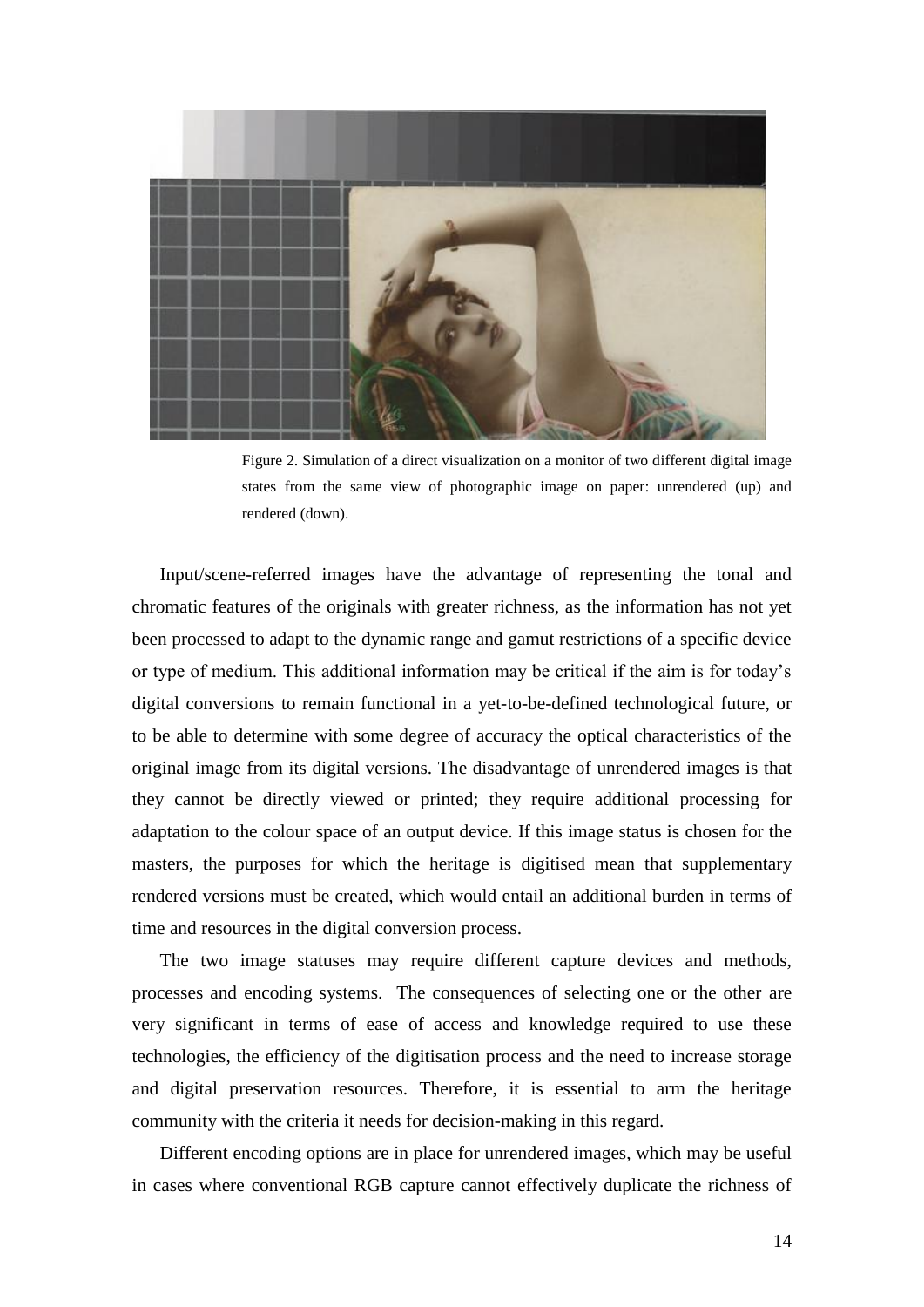tone or colour of the original images. One of these is HDR capture and encoding, which can be used for quality scans of images with large density margins, especially when capture devices with the necessary dynamic range capability are not available. When this technology is used for the digital capture of heritage materials, several questions arise for which criteria should be defined, such as the most suitable HDR encoding and capture methods, the tone mapping methods that are closest to the originals for creating printable or viewable versions, or how to make these captures compatible with ICC colour management technology. A colorimetric or multispectral capture method may be required for greater precision in representing the colour of certain originals. Most scanners with RGB capture used nowadays to digitise photographs are designed to accurately reproduce modern photographic materials. However, for other materials with different types of colorants with varying spectral absorption characteristics, the colours will not be represented as accurately. In a colorimetric encoding system, colours are represented according to measurements from the spectrum visible to the human eye. One advantage of this method is that it is based on well-established, standardised colour measurement recommendations from the CIE [International Commission on Illumination], such as CIELAB or CIE XYZ (Giorgiani, Madden and Spaulding, 2003). In a multispectral system, colour encoding is based on the capture and representation of the light spectrum from each sample taken from the image. Multispectral capture has some obvious advantages in the context of the heritage: it is the most complete method for capturing the physical colour attributes of the item to be digitised. This wealth of information makes it possible to eliminate problems that complicate the accurate reproduction of colour, such as metamerism or difficulties in producing reproductions with the appearance that the digitally captured item would have with different illuminants. The drawbacks of these techniques in the current state of the art are also evident: the high volume of data to be stored digitally in order to have a complete enough spectral representation of an item, the limited access to equipment and software for creating and working with images of this type, the lack of commonly used file formats for storing this type of data and the need for additional, technically complex processing beyond the capabilities of readily available commercial products in order to achieve versions viewable or printable in conventional RGB colour representation systems. However, compact spectral encoding is an option that can mitigate the problem of the large amount of data to be stored, as it uses only five to eight channels. The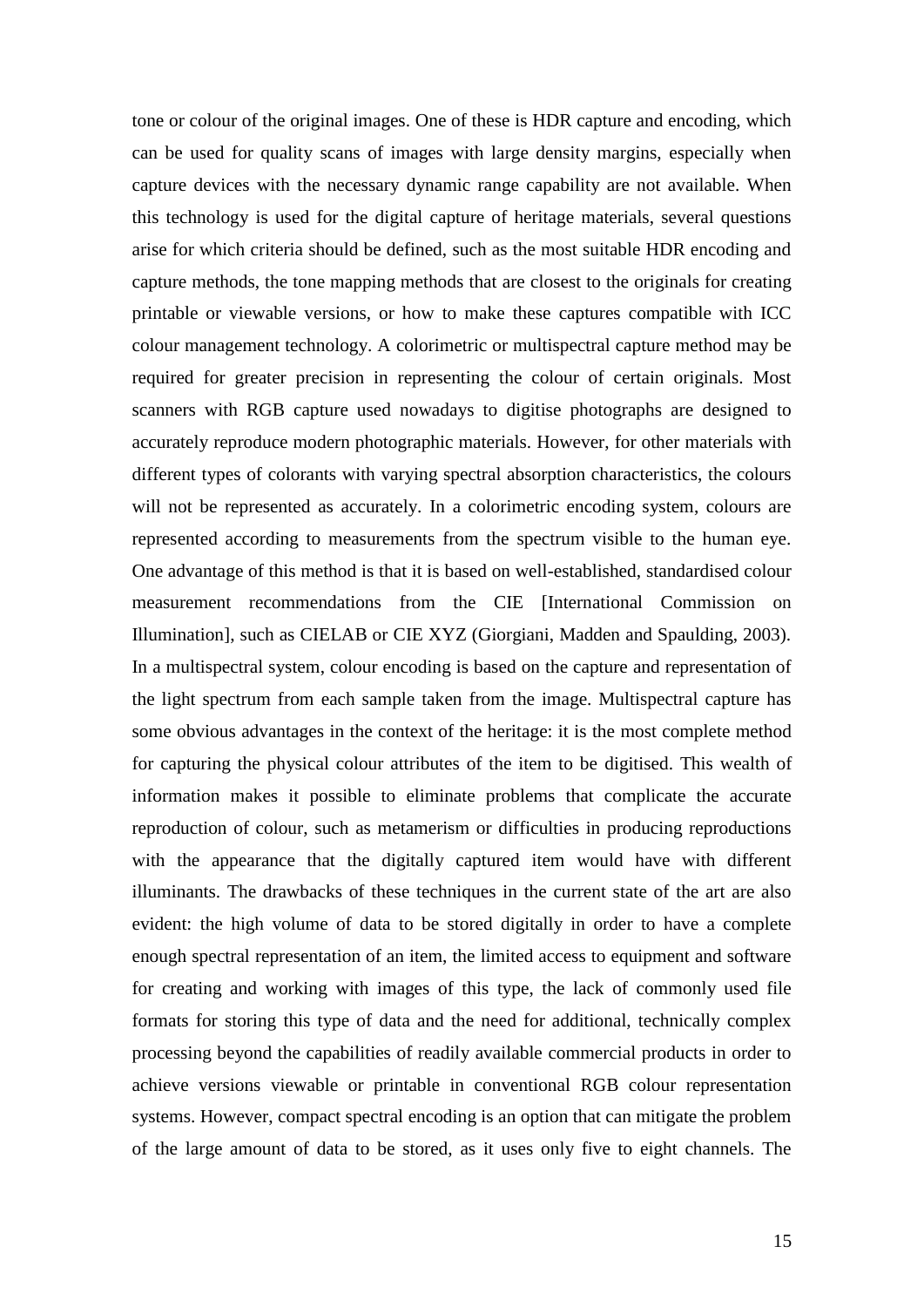benefit of compact spectral encoding is that it ensures compatibility with today's colour management models (Bala, 2003).

To encode in a colorimetric or multispectral system, the RGB densitometric data obtained from the conventional capture device must be transformed. Complex device characterisation and transformation methods must be used to acquire the exact colorimetric or spectral data from each of the samples that will later form the image pixels. The only efficient option available is the application of techniques that facilitate the capture of these data through the use of conventional cameras and scanners. The literature on the subject is extensive, resulting from numerous research projects on the colorimetric or multispectral digital capture of works of art, documents and other types of items that require a high degree of accuracy and versatility in colour representation. These techniques are also used in the digital restoration or rescue of texts in historic documents.



Figure 3. Typical workflow using a digital camera.

#### *d) Preservation masters, production masters or both?*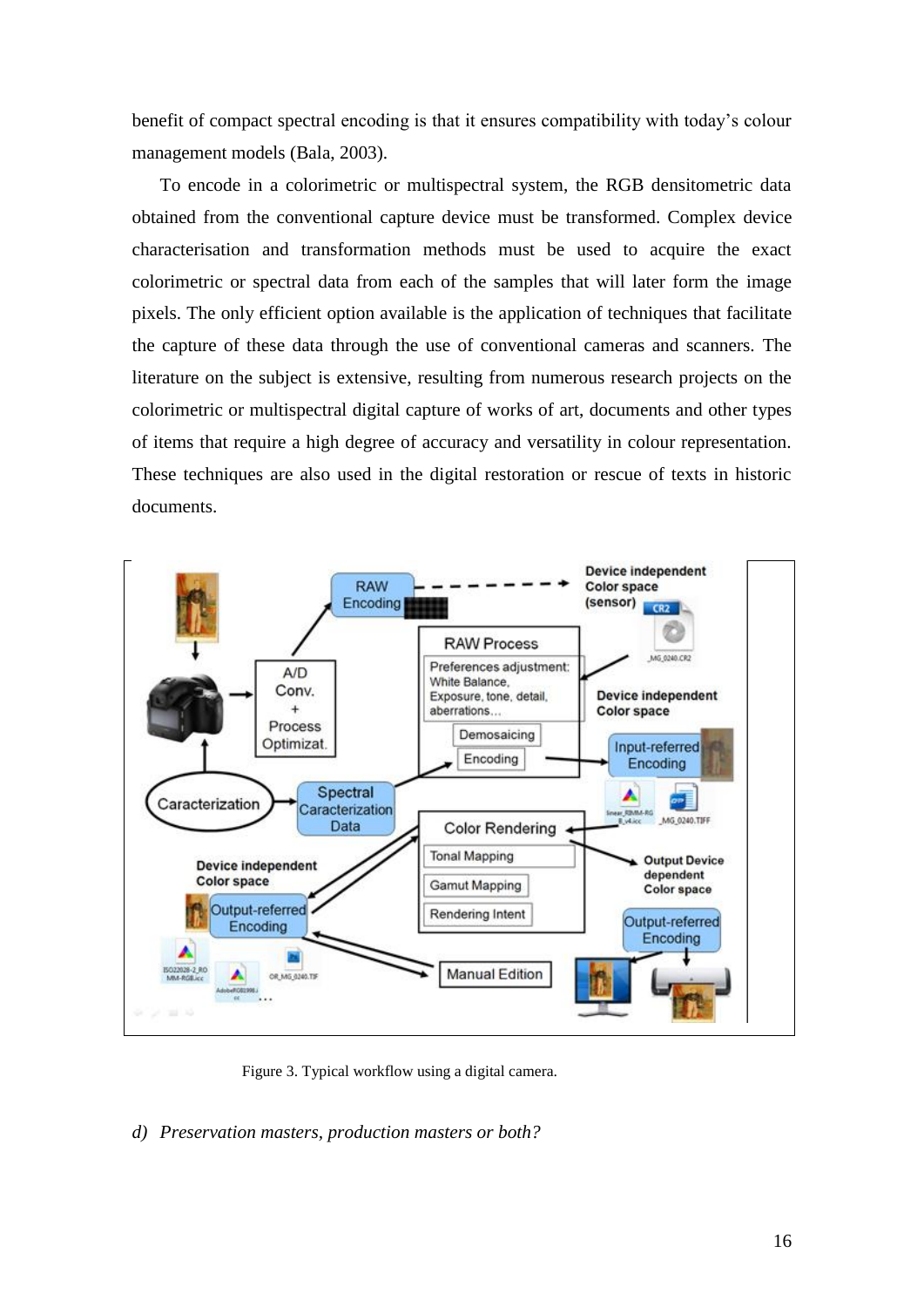Two major master file concepts can be distinguished, one or both of which can be used for the digital capture of the heritage: preservation masters and production masters<sup>10</sup>. The former are used to create digital representations that can replace the originals, and there should be some strict requirements governing the accuracy of the information to be represented in terms of colour, tone and space. The aim of the latter is to directly produce visually acceptable versions that can be viewed on a monitor or printed, mainly to support the dissemination of the collections and their reproduction in print or photographic form. These two approaches vary greatly in terms of the technical and efficiency implications for digitisation projects. Experts in the digital conversion of the heritage unanimously acknowledge the considerable difficulty involved and the technical demands and resources required to meet the ideal standard for preservation masters.

A preservation master should accurately reflect the state of the image material to be scanned, regardless of whether the image represented in the digital version greatly differs from the appearance it would have in a typical reproduction medium or of its state of preservation. In order to maintain as much capture information as possible in a preservation master, the image data must also be kept in raw form, in other words, with minimal processing. Metadata characterising the tonal, colour and spatial performance of the device must be kept with the raw data, so that the raw information can be processed to produce visually accurate viewable or printable output; they should at least help determine, in an objective manner, to what degree the digital representation is different from the physical characteristics of the original. Supplementary versions transformed to a colour space suitable for the printing or viewing of the image must be created from the raw masters. These versions may also require tonal and colour adjustment to adapt their representation to the characteristics of a specific output medium. At first glance, an unrendered digital image seems to be the best technological option for masters of this type, as long as the capture device has this capability.

1

 $10$  The terminology contained in Appendix A of the U.S. National Archives and Records Administration (NARA) Technical Guidelines for Digitising Archival Materials for Electronic Access: Creation of Production Master Files – Raster Images (2004) has been used. This document contains one of the most concise yet systematic descriptions of preservation master requirements, as compared to those of production masters. One of its advantages is that it is specific to the photographic heritage. It is modelled after the Technical Requirements for the Duplication of B&W Negatives: Shadow Normalization Tone Reproduction (2001), accessible on-line (http://www.archives.gov/preservation/formats/bw-copyingspecs.pdf), which describe some very demanding requirements for achieving densitometric characteristics that closely match those of the originals for the creation of photographic reproductions of historic negatives on chemical media, so that the duplicates can be used and copied the same as the original negatives themselves (Puglia, 2007).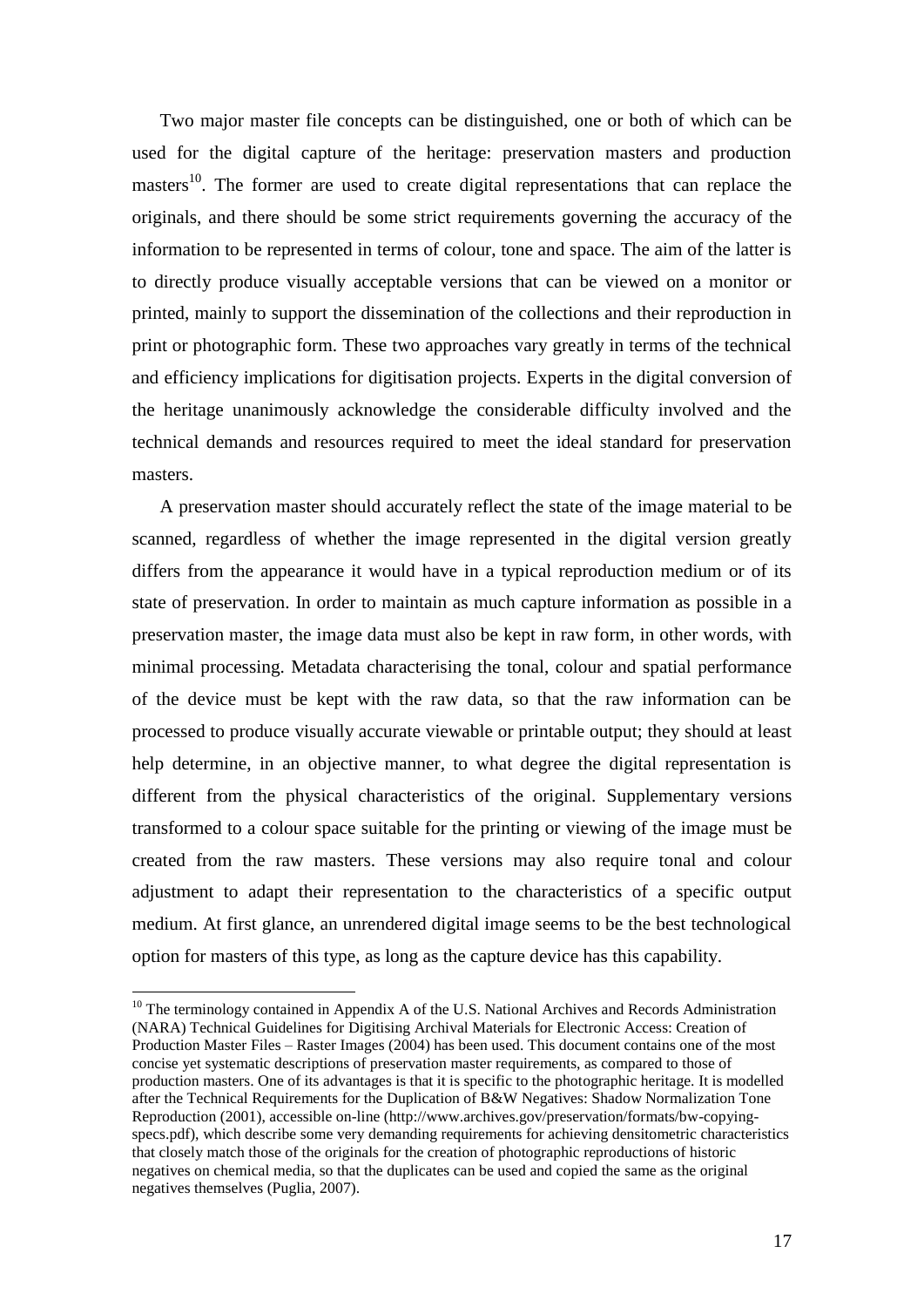The advantages of a preservation master for meeting heritage digitisation needs are great: raw image data are saved so they can be adjusted to the dynamic range, contrast and gamut of a specific viewing or print colour space. These data represent all of the image information that the device was able to register during capture. With this information, it is easier to reconstruct the tonal, colour and spatial characteristics of the originals. Thus, master images can be used for a wider range of devices and applications, and technological developments in the viewing and printing of images can be confronted with greater confidence. However, the disadvantages of these masters are also evident: the consumption of resources in digital capture, storage and processing skyrockets. An additional problem is that the technology that must be used to meet the requirements of a preservation master is not easy for those outside of the community of scientists and digital colour technologists to understand, and even less so with the device characterisation and capture tools that are most commonly available to many institutions holding the photographic heritage. More progress should be made toward exhaustively and precisely outlining the advantages and requirements of a preservation master for heritage photographs, describing detailed digital capture, processing and storage protocols through which images of this type can be generated and developing or more widely disseminating digital capture, equipment characterisation and processing software and hardware.

Production masters are encoded in a rendered colour space appropriate for editing, which is usually a device-independent RGB space that simulates the performance of an average output device, such as sRGB or Adobe RGB. Therefore, the image does not directly represent the captured view of the original, but the image that will be viewed or printed. The conversion of the device colour space to the final colour space is usually performed through ICC colour profiles, or by directly editing the image obtained in the final colour space, or by a combination of these two approaches. A change in image status in production masters may be justified under some circumstances and with certain materials, as long as the criteria used in the transformation are documented.

The advantage of production masters is readily apparent: storage and the process of capturing, disseminating and reproducing images are vastly simplified; as a result digitisation costs are lower, which means that a greater volume of materials can be converted. The fact that most image editing and digitisation software and equipment on the market are designed and configured to facilitate this approach must also be taken into consideration. Many default settings for tools of this type yield results that are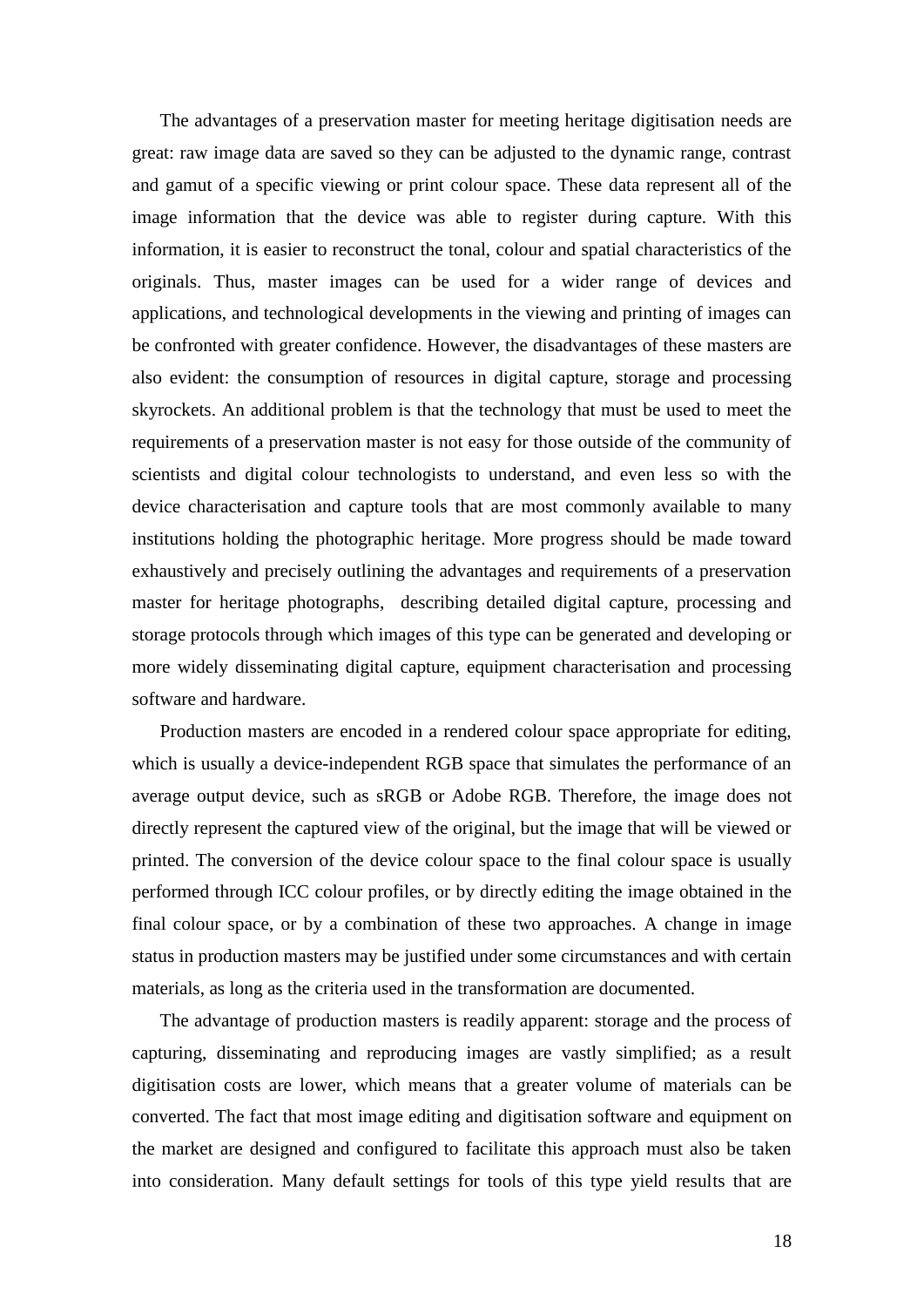visually acceptable in commonly used output devices and image editing and viewing software; therefore, "turnkey systems" that can be used directly with a minimum of configuration are readily available. The disadvantage is also clear: these masters save less information and are less likely to be adaptable to future device representation possibilities, which may be much greater than the current ones. The production master approach is well suited to the functions of disseminating the heritage via the Internet and making printed copies. The question is whether this approach, which may be seen as more practical for achieving the aim of disseminating the photographic heritage to society, would meet all of the digitisation objectives in the context of the cultural heritage or not, and whether it would always be applicable to heritage values.

#### e) *Comprehensive characterisation of capture devices*

Generally speaking, conventional scanners and digital cameras are based on a capture system that encodes colours in terms of red, green and blue densities. The encoding represents the response of the capture device to colour; therefore, the accuracy of the colour data depends on a precise characterisation of its colour registration system, and in particular its spectral sensitivity, the illuminant used and the spatial uniformity of its response. With this characterisation, the colour profile, which is used for the transformation from device-dependent RGB values to values in a standard colour system, such as CIE XYZ, can be found with reasonable accuracy. Fortunately, the literature dealing with systematic device characterisation methods is becoming increasingly abundant. An essential reference on spectral characterisation is the digital still camera standard, in which various methods are addressed (ISO, 2006). This standard is geared more to manufacturers or experts than to users of these technologies, as its application requires access to the raw image data generated by the device as well as complex software and equipment. However, products for characterisations of this type are already available in the market and are becoming more and more affordable.

A comprehensive characterisation should go beyond evaluating and registering the way the device responds to colour. It must take a series of physical quality parameters into consideration, essential not only for choosing devices that meet the quality criteria required for a heritage-related project, but also for subsequently determining to what degree the digital image differs from the original items. In the last two decades, numerous procedures, tools and standards have been developed to objectively measure the image quality performance of digital cameras and scanners. These methods make it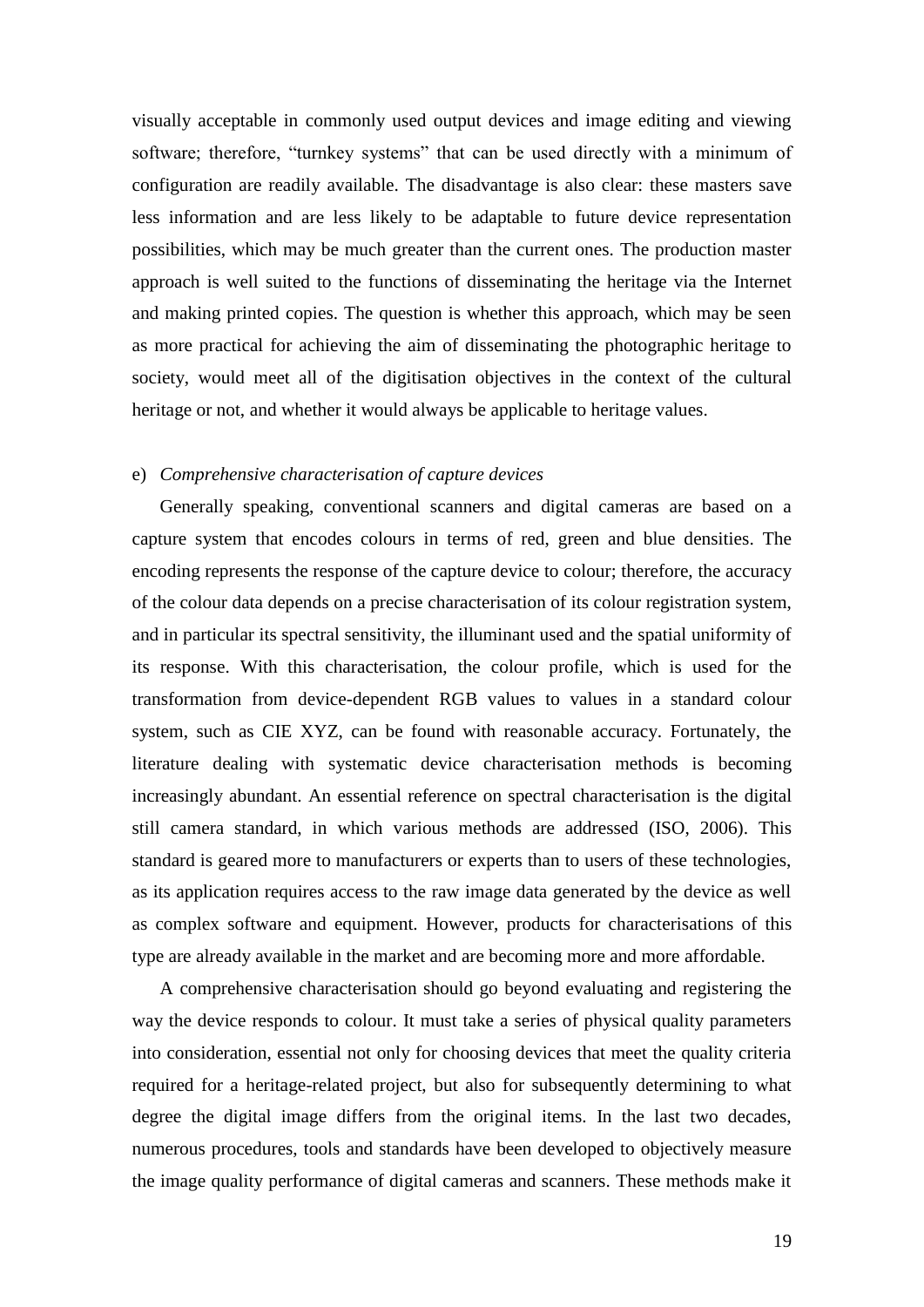possible to assess a variety of quality-related issues arising in the registration of tonal, colour and spatial information: uniformity of document illumination, geometric distortion, chromatic aberration, depth of field, dynamic range, resolution capability, noise, artefacts, colour encoding error and so forth. As mentioned earlier, a wealth of research has been conducted in this area by imaging scientists and technologists, especially the systematic approaches intended for use in the digitisation of the documentary heritage (Williams, 2010; FADGI, 2010). This type of research highlights the tremendous complexity involved in systematising this process through guidelines feasible for use with the photographic heritage. When these techniques are applied, not only quality standards and measuring methods but also criteria for establishing acceptable ranges for the values resulting from the measurements are needed. It is not always easy to define an acceptance threshold in the context of the heritage, especially when the quality approach to be followed has not yet been fully clarified and outlined: should the criterion be good performance relating to physical parameters or a subjective visual perception of quality? The former does not always result in the latter, and this may be frustrating if the aim is to obtain aesthetically acceptable images. The correlation between human perception in judging the quality of an image and performance with respect to physical parameters is very complex and far from linear; therefore, finding a solution is no insignificant matter, and further progress is still needed.

The only way to ensure that device characterisation becomes a systematic practice in the photographic heritage community is by creating products for the evaluation of physical parameters that are accessible and suitable for use by laypersons. Although complete commercial packages including all of the elements necessary to perform characterisations are currently available, as mentioned earlier, there is still much to be done toward making these practices and products known in the heritage community.

The fact that a device has passed some performance tests with regard to physical parameters does not mean that the individual images captured with it will be free from quality problems, as there are many variables involved in the configuration of the device and the capture process itself, as well as the subsequent digital processing, that can reduce image quality, even if the equipment is known for its good performance. This means that images must undergo an assessment process involving the use of parameters, methods and test targets that are the same as or similar to the ones used for the device. However, a new group of what might be called "mechanical" parameters must be added,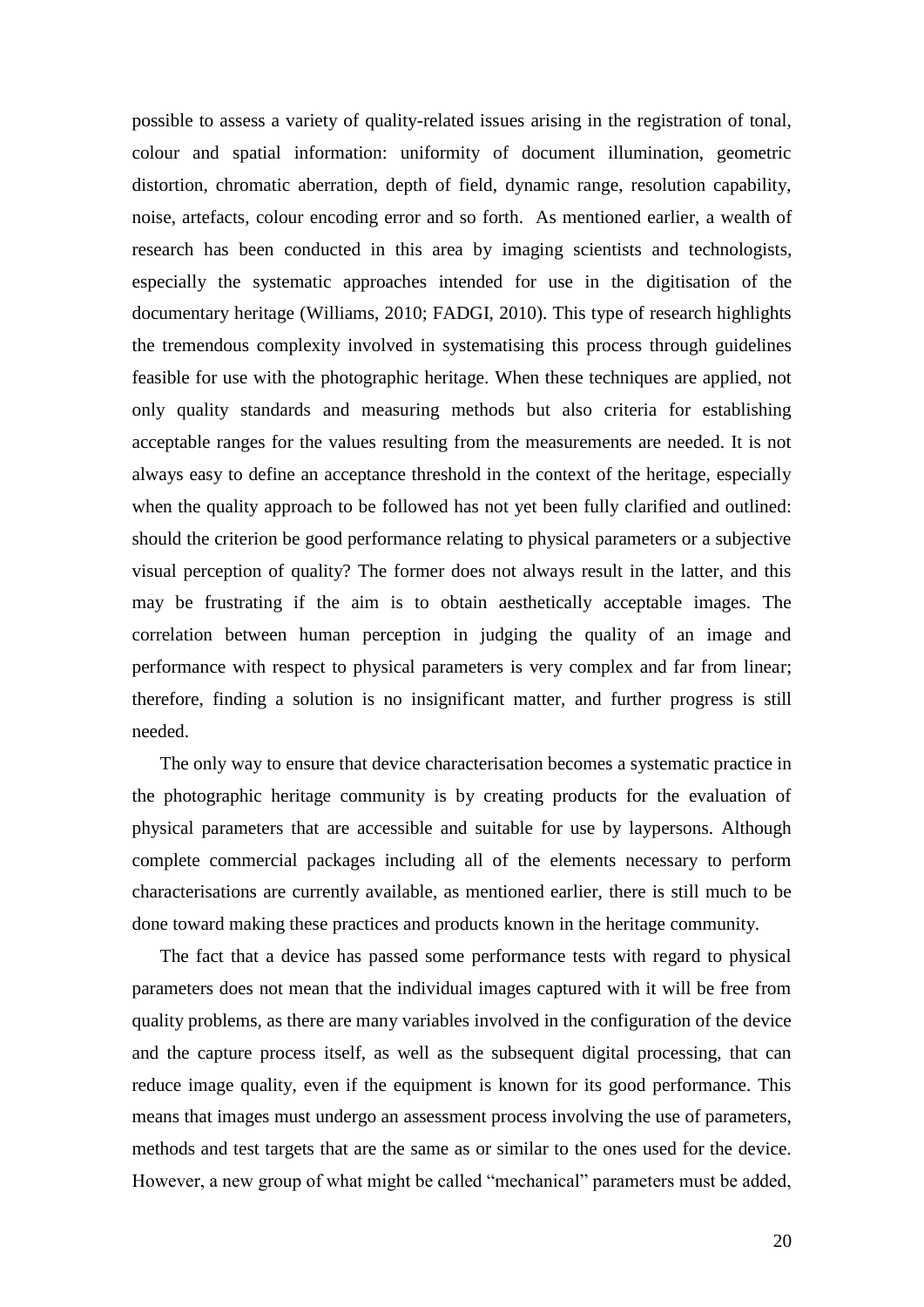related to the handling of the document during digital capture. It would include such aspects as the curvature of the document, its angle of inclination with respect to the sensor, the presence of reflections, folds, incorrect orientation or a "dirty" image.

#### f) *Capture device*

In the matter of the selection of a capture device, a dialogue should be opened between the heritage community and the manufacturers of imaging software and equipment to develop commercial solutions that are affordable to all types of institutions and are appropriate to the needs of heritage materials. In this way, risks can be minimised during capture and digital representations in accordance with the criteria for preservation and production masters can be facilitated.

#### g) *Colour management*

Colour management is inherent in the image capture, processing, viewing and printing paradigm presently in place. At some point in the digitisation-viewing/printing process, there must be some type of colour management, whether performed automatically by software or manually by a human operator editing the image using his own subjective criteria to adjust the colour and tone to match what he has in mind or a reference material. However, this always takes place in a colour space defined in accordance with a known ICC (International Color Consortium) standard. Therefore, the established colour management technology standardised by the ICC cannot be overlooked when digitising heritage materials. The current colour management paradigm was not created to ensure that images are an absolute colour match with the originals, whether in a file or in the medium in which they are viewed or printed, but to produce images that are pleasing to the eye or perceptually similar. This is why a properly performed colour management process may often result in a reproduction whose colour and tone do not exactly correspond to the digitised image. On occasion, achieving a visual result that is respectful of the original image requires additional, extensive manual editing after conversion to a colour space suitable for this process, or the editing of the ICC colour profile obtained for the device. However, the act of adjusting the image to a viewing or print medium by editing or converting colour spaces is irreversible; a great deal of information must be eliminated and transformed in the process, and there is no going back. This explains the many precautions taken in the context of the heritage in this type of master processing.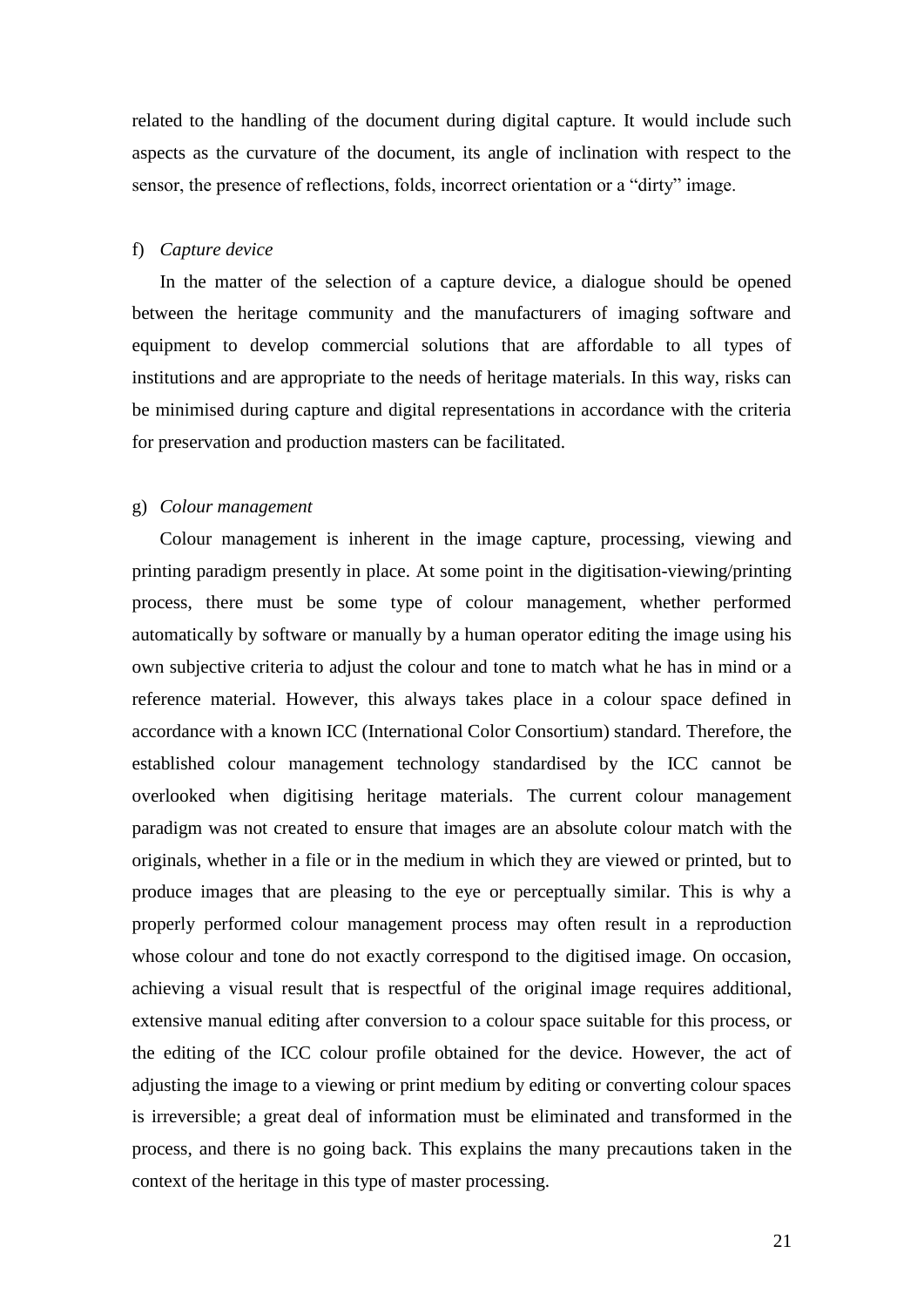The current colour management model entails a series of problems that cannot be ignored, such as the possibility that the ICC profiles being created today will quickly become outdated, the incompatibility between different versions of the ICC standard, the difficulty or high cost involved in finding the right ICC profiles and even the fact that the ICC colour management model itself will likely become obsolete. Renowned experts have pointed to efficiency-related issues in the processing and representation of digital images and to security as possible factors leading to the obsolescence of the ICC profile standard, which would mean that a standard common RGB colour space would have to be defined for the digital encoding of images (Frey, 2002; Martínez Verdú, 2002), such as the standardised sRGB space. The sRGB space is greatly limited for the encoding of masters because of its narrow colour gamut; therefore, it should not be a technical option at this time.

### *h) Technical metadata*

Extensive technical documentation in the form of metadata is required for both the digital preservation of converted images and a better understanding and use of the process. Today's metadata standards make it possible to amply document the technical features of digital images and the files that contain them: Exif for digital still camera images and NISO Z39.87, *Technical Metadata for Digital Still Images*, for any other capture medium. Nevertheless, further research should be conducted in this vein in order to achieve standards through which the data obtained from comprehensive device characterisations and from the quality control process for images can be encoded without ambiguity. For example, no technical metadata standard as yet includes assessment data for physical parameters in the necessary detail. On several occasions it has been claimed the need to attach this information to the digital images of the captured phtographs (Ruiz, 2002). A technical metadata standard must make it possible to embed metadata in file headers in the file formats customarily used in digitising heritage materials. It must also provide for the incorporation of a variety of metadata schemes, whether standardised or developed specifically for the purpose, to allow for the different types of metadata necessary for the contextualisation, identification, management and digital preservation of digital image files. At this time, the Adobe XMP system may constitute a metadata encoding model based on standards that provides for the incorporation of any metadata scheme, and meets the two aforementioned requirements. Its RDF/XML encoding affords it the necessary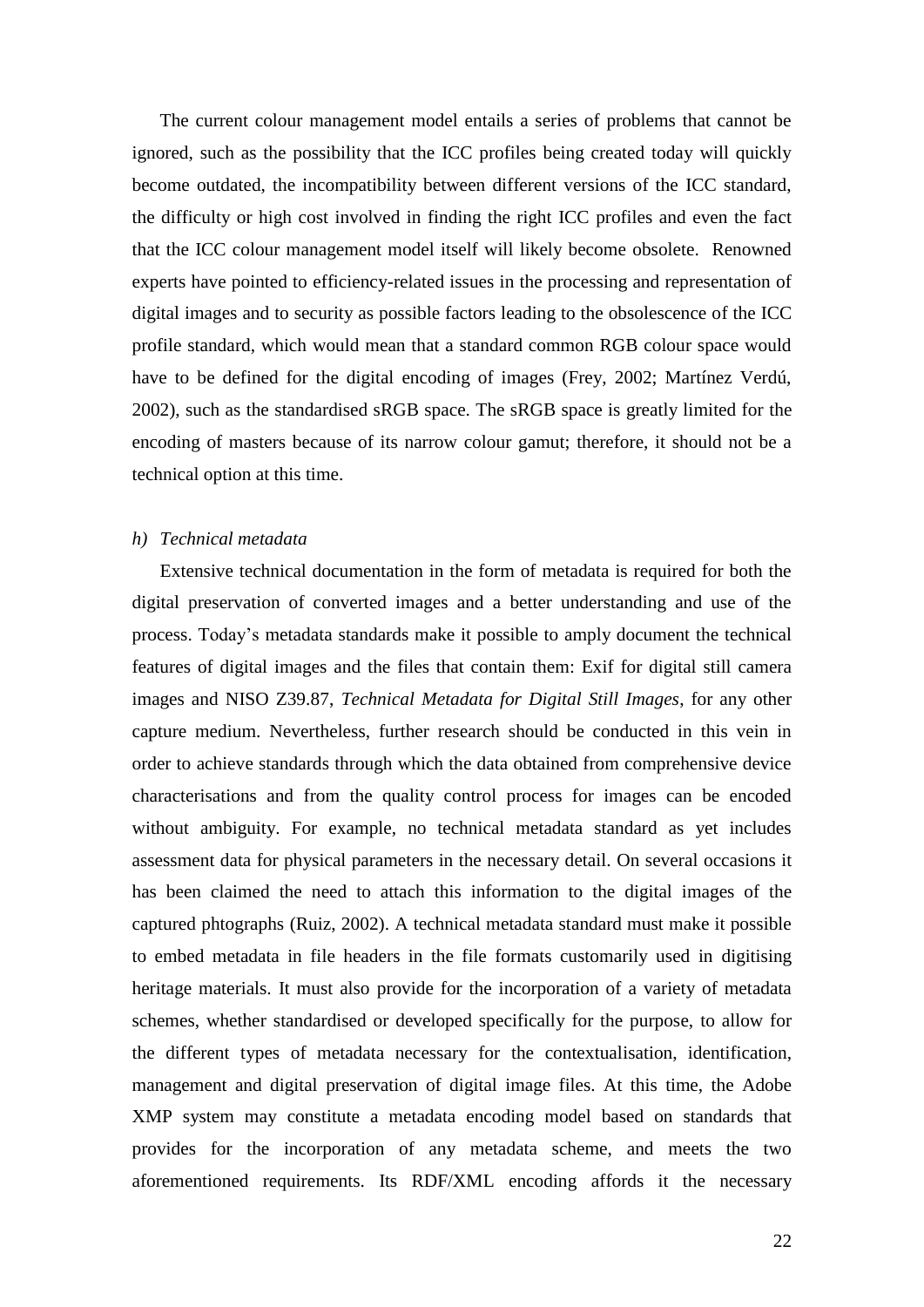flexibility to ensure interoperability. It appears to be a feasible option for consideration as a basis for the development of a system valid for the photographic heritage.

## **3 Conclusions: current needs and proposed future research**

Scientific contributions regarding the digitisation of the documentary heritage and photographs in particular have established the basis for systematic research in this specific field of activity, and have ensured that this systematic approach is feasible and applicable rather than merely an elegant theory that is difficult to implement in the actual context of photographic collections. Much has still to be done to achieve unanimity and uniformity in some criteria, and to ensure transparency in the complexity inherent to technology in software applications and work protocols that can easily be used by the cultural heritage community. The difficulty at present lies in being able to apply this systematic approach in a variety of geographic and institutional contexts. A need is felt for more intense dissemination of criteria, more training initiatives and, in some cases, a change in mentality to head off the erroneous perception that superficial, low-cost digitisation solutions are acceptable for the photographic heritage.

At this time of great tension, the opportunity presented by the International Conference *"30 Years of Photographic Conservation Science"* is undeniable. Now is the best time to reflect on and propose the criteria that the heritage community needs and wants to follow to achieve far-reaching digitisation, to demand this type of digitisation, and to explain why it should be this way. Now is the time to propose future actions to define and reach a consensus on this subject and to use this consensus to create, or to identify and select, a corpus of international guidelines or standards for the heritage that would serve as a professional reference to prevent the problems referred to in the foregoing. Standards-based digitisation would not only benefit the preservation of photographic heritage assets, but would also promote their rigorous dissemination through the collaborative cultural platforms that are already becoming a reality on the Internet. The many standards now in place relate directly to the technical aspects of digitisation and can be applied; however, there is no single framework standard to incorporate all of the issues dispersed among this multitude of guidelines. This constitutes an obstacle to the application of existing standards, especially because many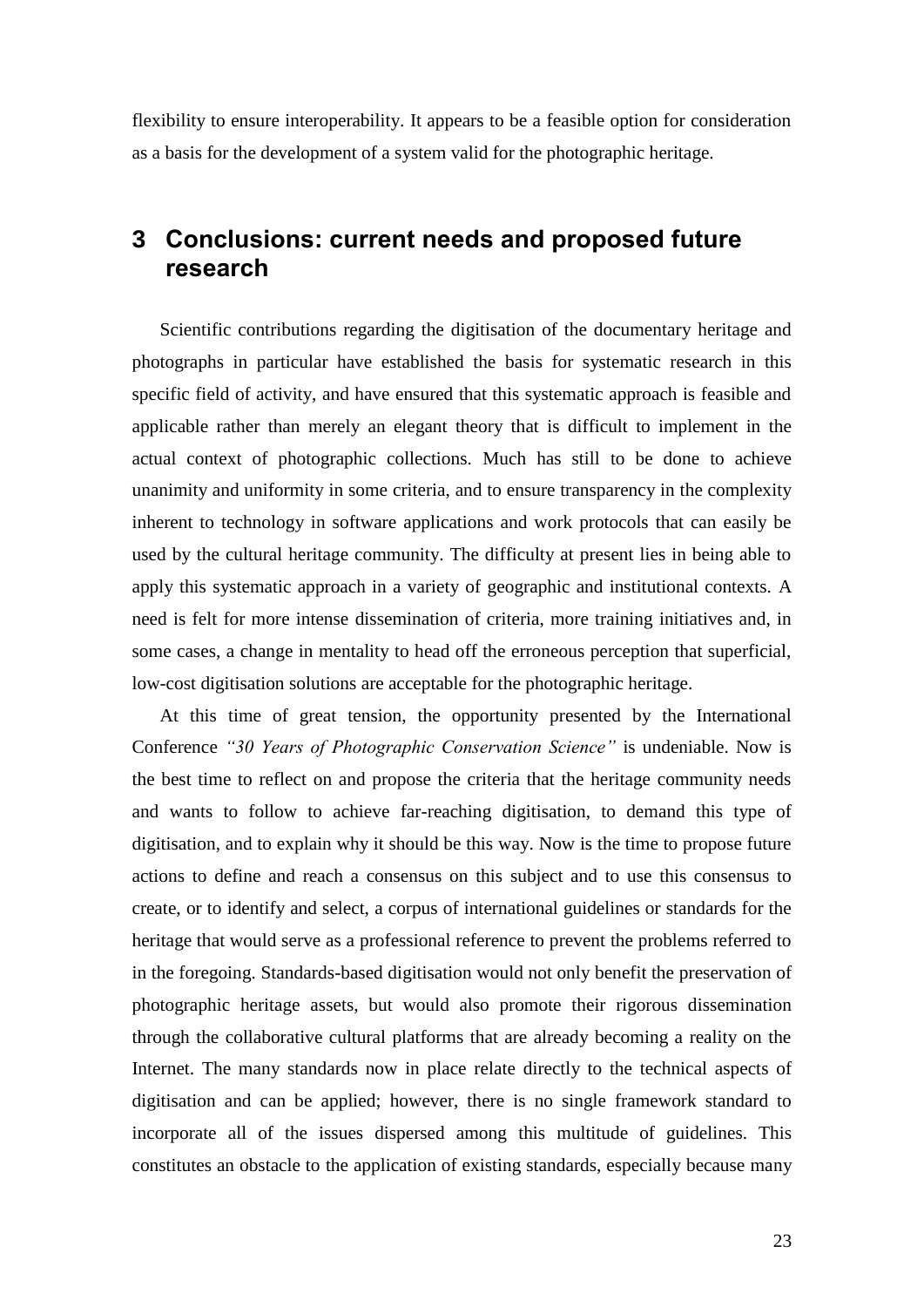of them are too complex to be understood and put into practice outside of the digital imaging and colour technologies community.

Furthermore, the community of experts in the diverse areas of the photographic heritage should reach a consensus establishing certain minimum quality requirements, certified compliance with which would guarantee that digitised images are suitable for the preservation and dissemination of this heritage, in a multidisciplinary context that would include experts from the various imaging science and technology disciplines that are developing the technology used in this field. The foundations for future work and the raising of awareness established during this international conference could be a starting point for achieving this consensus and the institutionalisation of this certification. Certification should provide for several levels of compliance, but all should guarantee rigor and complete validity for the heritage context, while taking into consideration the two major digitisation perspectives discussed earlier: preservation and production masters. This is a necessary requirement in light of the current diversity of circumstances and priorities among the organisations in charge of the safekeeping and transmission of the photographic heritage. Without some degree of flexibility, the dissemination of the valuable collections whose content should be made available through the Internet could be stalled.

Technology evolves very quickly, and the impeccable masters created today by dint of great effort may be light years from the state of the art within two decades, and the criteria in use at this time may even have become obsolete by then. Even though seemingly appropriate criteria are being used for the digital conversions currently taking place, a great deal of the photographic heritage may well have to be re-digitised in the future. Therefore, at least the most valuable photographic items should be digitised to the highest standards with very careful documentation, so that when drastic technological change does take place, it is more likely that the graphic information in digital format can be efficiently transferred to the new systems. Photographs are very delicate items, and their preservation is very difficult and costly. In a few dozen years, many of these valuable items may have lost a great deal of the information that is still stored.

Fortunately, science and know-how evolve, and a more refined and powerful technology will gradually become available to meet the objectives of this heritage. The market is sometimes far behind such advances, and many of the developments that could be implemented are not immediately evident. Unless the heritage community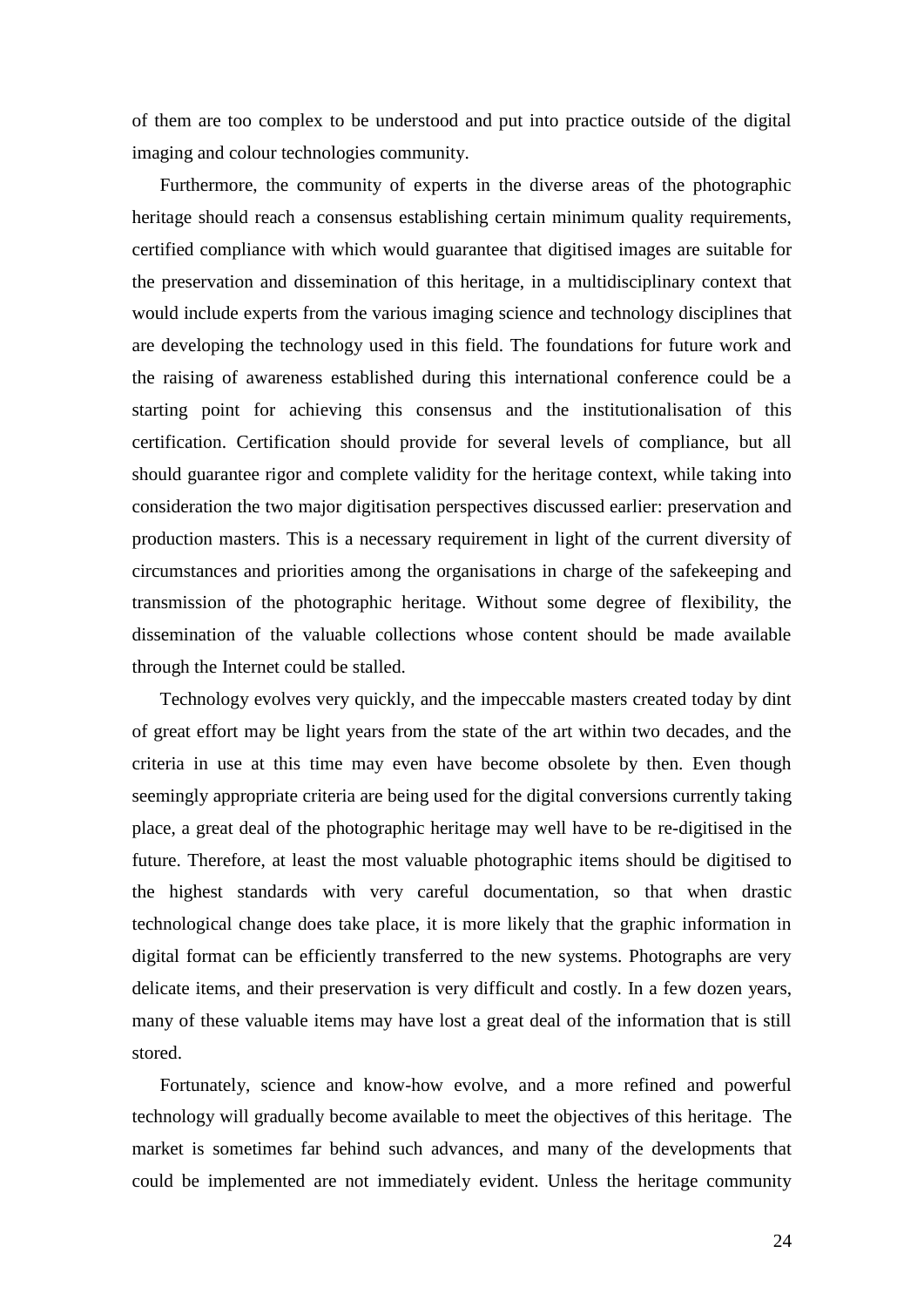keeps abreast of this progress, an abrupt technological paradigm shift could quickly make the criteria now being used obsolete and diminish the possibilities of using the digital collection so painstakingly constructed. Therefore, technological advances must be very closely followed to keep the community up-to-date. However, remaining up-todate, be it not forgotten, entails a constant review of criteria, guidelines and standards.

# **4 References**

ANSI/NISO Z39.87 - *Data Dictionary - Technical Metadata for Digital Still Images*.

Bala, Raja (2003). *Device characterization*. En Gaurav Sharma. *Digital color imaging: handbook*. Boca Raton, Florida: CRC Press. P. 271- 384.

Berns, R.S.; Frey, F.S. (2005). *Direct Digital Capture of Cultural Heritage-Benchmarking American Museum Practices and Defining Future Needs*. Rochester: Rochester Institute of Technology, Munsell Color Science Laboratory [on-line]. Available on the Internet <http://www.cis.rit.edu/museumSurvey/documents/Benchmark\_Final\_Report\_Web.pdf > [date accessed 5/04/2011].

FADGI (Federal Agencies Digitization Initiative)- Still Image Working Group. *Technical Guidelines for Digitizing Cultural Heritage Materials: Creation of Raster Image Master Files. For the Following Originals - Manuscripts, Books, Graphic Illustrations, Artwork, Maps, Plans, Photographs, Aerial Photographs, and Objects and Artifacts* [on-line]. Available on the Internet <http://www.digitizationguidelines.gov/guidelines/FADGI\_Still\_Image-Tech Guidelines 2010-08-24.pdf>. [date accessed 20/04/2011].

Frey, F. (2000). *Measuring Quality of Digital Masters*. Guides to Quality in Visual Resource Imaging [on-line]. Available on the Internet < http://old.diglib.org/pubs/dlf091/dlf091.htm > [date accessed 5/04/2011].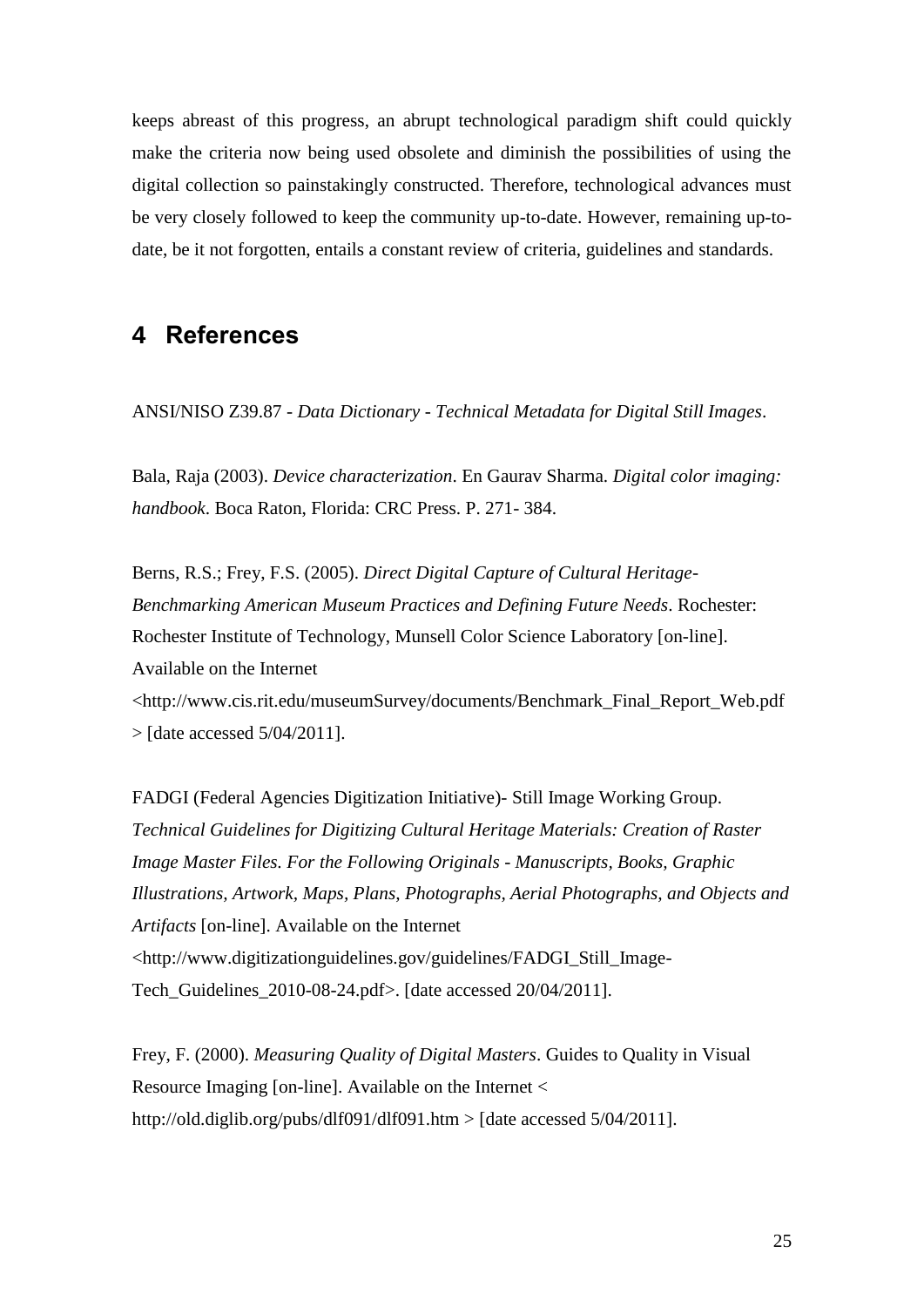Frey, F.; Reilly, J. (1999). *Digital Imaging for Photographic Collections: Foundations for Technical Standards*. Rochester, NY: Image Permanence Institute.

Frey, F. (2002). *Creació de Col.leccions Digitals*. Imatge i recerca: ponències experiències i comunicacions. Jornades Antoni Varès. Girona: Ajuntament de Girona, Centre de Recerca i Difusiò de la Imatge.

Frey, F. ; Reilly, J. (2006). *Digital Imaging for photographic collections: foundations for technical standards*. (2ª ed.) Rochester, NY: Image Permanence Institute.

Giorgiani, E. J.; Madden, T. E; Spaulding, K. E. (2003). *Color management for digital imaging systems*. En Gaurav Sharma, *Digital color imaging: handbook*. Boca Raton, Florida: CRC Press. P. 239- 268.

ISO 12233:2000 (2000). *Photography - Electronic still-picture cameras - Resolution measurements*.

ISO 16067-1:2003 (2003a). *Photography - Spatial resolution measurements of electronic scanners for photographic images - Part 1: Scanners for reflective media*.

ISO 15739:2003 (2003b). *Photography - Electronic still picture imaging - Noise measurements*.

ISO 16067-2:2004 (2004a). *Photography - Electronic scanners for photographic images - Spatial resolution measurements - Part 2: Film scanners*.

ISO 21550:2004 (2004b). *Photography - Electronic scanners for photographic images - Dynamic range measurements*.

ISO 17321-1:2006 (2006). *Graphic technology and photography – Colour characterisation of digital still cameras (DSCs) -- Part 1: Stimuli, metrology and test procedures*.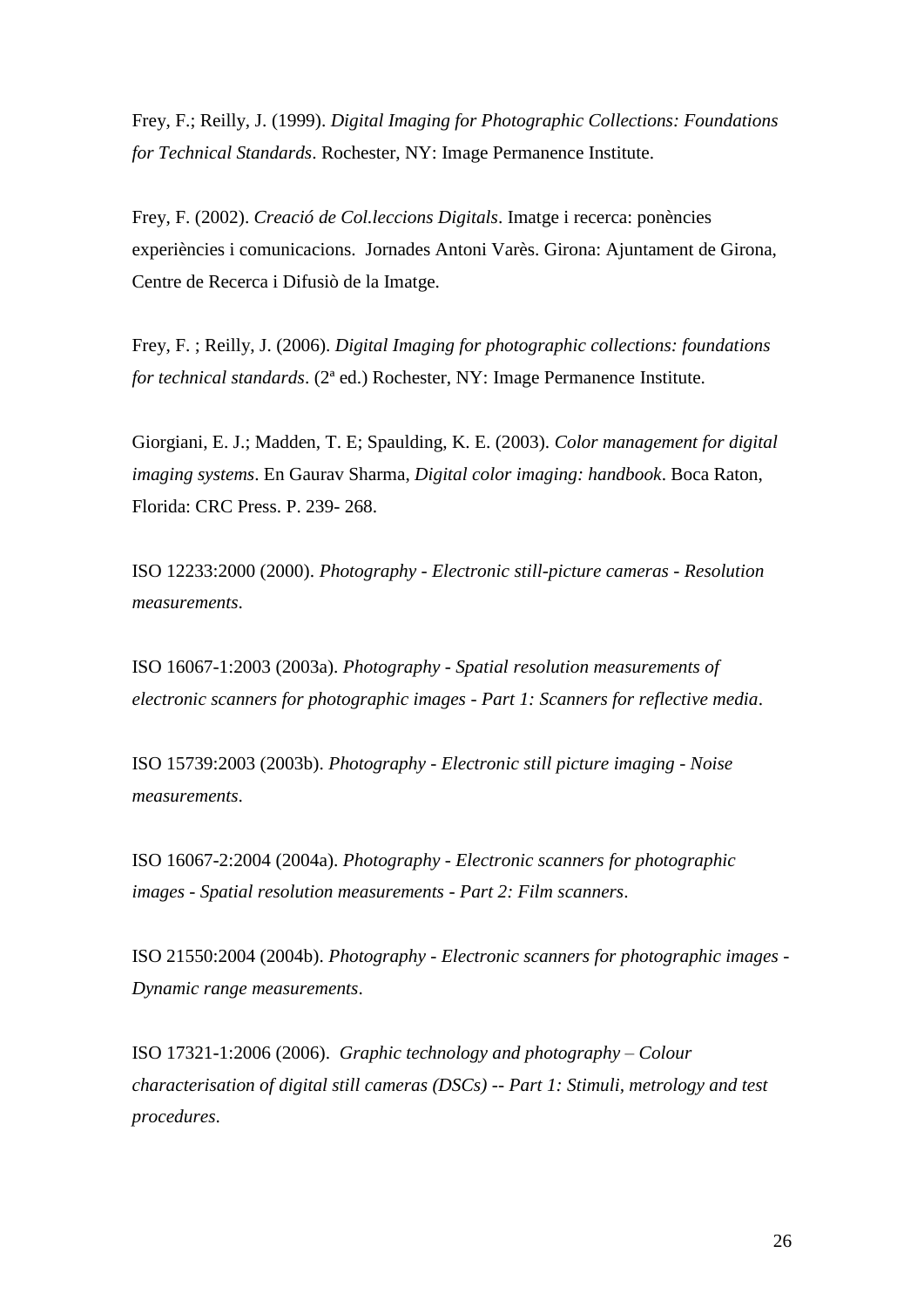ISO 14524:2009 (2009a). *Photography - Electronic still-picture cameras - Methods for measuring opto-electronic conversion functions (OECFs)*.

ISO 3664:2009 (2009b). *Graphic technology and photography - Viewing conditions*.

Kenney, A. R.; Rieger Y. O. (2000). *Moving Theory into Practice: Digital Imaging for Libraries and Archives*. Mountain View, CA: Research Libraries Group.

Loebich, C.; Wueller, D. (2001). *Three Years of Practical Experience in Using ISO Standards for Testing Digital Cameras*. Proceedings of the Image Processing, Image Quality, Image Capture Systems Conference (PICS-01), Montréal, Quebec, Canada, April 22-25 2001, IS&T 2001, p. 257-261.

Martínez, Celia; Muñoz, Jesús (2002). *Digitalización del patrimonio fotográfico e investigación: la metodología empleada para la reproducción digital de la colección de placas de vidrio de colodión húmedo, custodiada en el Museo Nacional de Ciencias Naturales –Consejo Superior de Investigaciones Científicas- (MNCN-CSIC)*. Actas de las Primeras Jornadas sobre Imagen, Cultura y Tecnología, celebradas en la Universidad Carlos III de Madrid, del 1 al 5 de julio de 2002. P. 99-120.

Martínez Verdú, F. (2001). *Diseño de un colorímetro triestímulo a partir de una cámara CCD-RGB*. Tesis doctoral, Universitat Politècnica de Catalunya.

Martínez Verdú, F. (2002). *Sistemas de gestión del color*. En Capilla Perea, P.; Artigas, J. M.; Pujol i Ramo, J. *Tecnología del Color*. Valencia: Universidad de Valencia. Servicio de Publicaciones. Pág. 27-73.

Puglia, S.; Reed, J.; Rhodes. E. (2004). *U.S. National Archives and Records Administration (NARA) - Technical Guidelines for Digitizing Archival Materials for Electronic Access: Creation of Production Master Files- Raster Images* [on-line]. Available on the Internet

<http://www.archives.gov/preservation/technical/guidelines.pdf>. [date accessed 26/08/2010].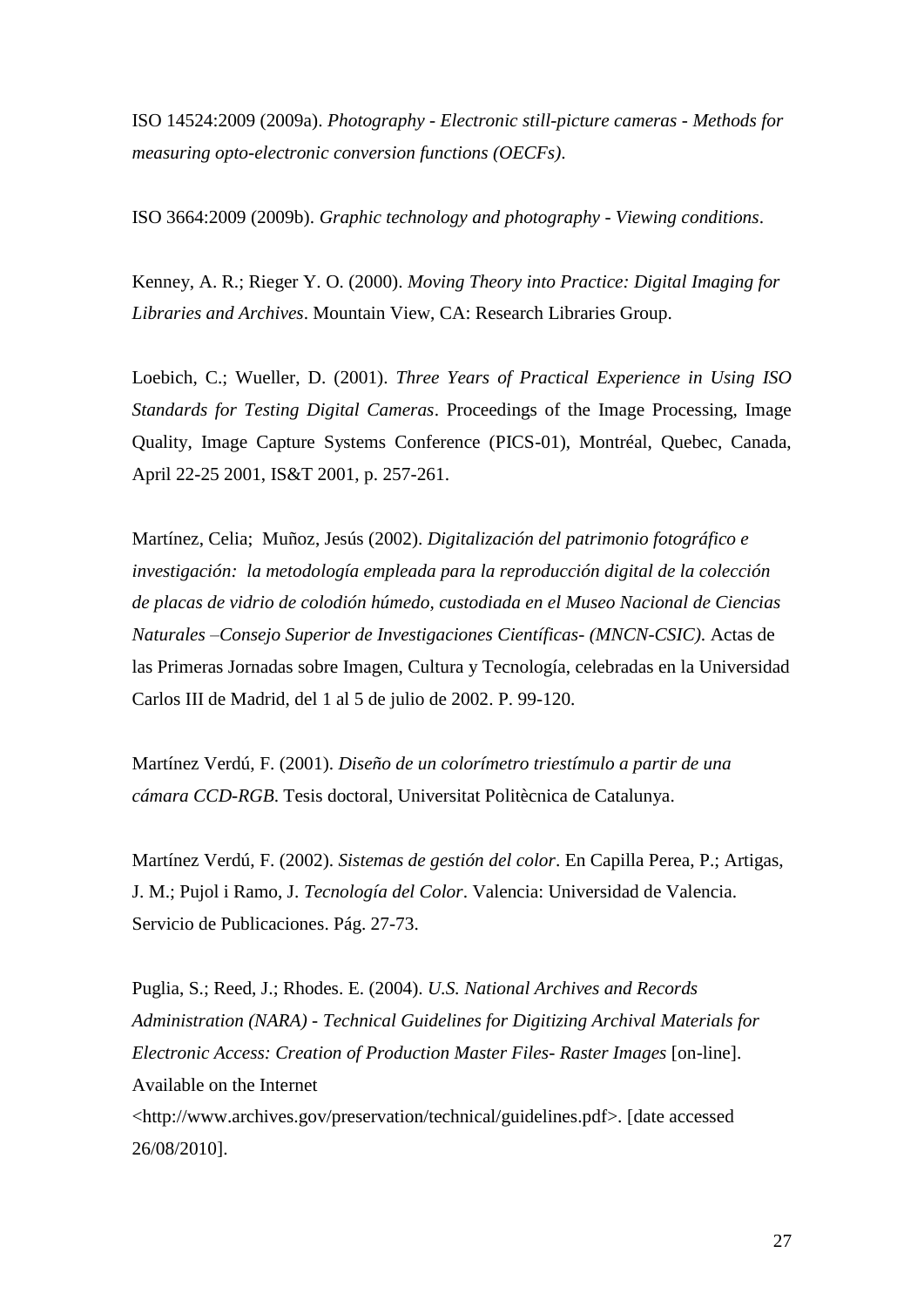Puglia,S. (2007). *Digital Imaging - How Far Have We Come and What Still Needs to be Done?* RLG DigiNews, April 15, vol. 11(1). [on-line]. Available on the Internet <http://worldcat.org/arcviewer/1/OCC/2007/08/08/0000070519/viewer/file137.html#art ic>. [date accessed 20/04/2011].

Reilly, J.; Frey, F.S. (1996). *Recommendations for the Evaluation of Digital Images Produced from Photographic, Microphotographic, and Various Paper Formats*. Report to the Library of Congress National Digital Library Project. Contract # 96CLCSP7582 [on-line]. Available on the Internet <http://lcweb2.loc.gov/ammem/Ipireprt.pdf>[date accessed 5/04/2011].

Ruiz, Pablo (2006). *Sistemas de control de calidad para la digitalización*. Actas de las IX Jornadas Antoni Varés, Imatge i Recerca. Centro de Recerca i Difussió de la imatge, Ajuntament de Girona. Girona. P. 61-84.

Still Image Working Group (2010). *GAP Analysis*. Updated 01/12/2010 [on-line]. Available on the Internet <http://www.digitizationguidelines.gov/stillimages/documents/Gap\_Analysis.pdf> [date accessed 25/08/2010].

Süsstrunk, Sabine (2002). *Color Strategies for Image Databases*. AIC: 9th Congress of the International Colour Association. Proceedings of the Society of Photo-Optical Instrumentation Engineers (SPIE). Vol. 4421, pp. 529-536.

*Technical Requirements for the Duplication of B&W Negatives: Shadow Normalization Tone Reproduction*. (2001). [on-line]. Available on the Internet <http://www.archives.gov/preservation/formats/bw-copying-specs.pdf> [date accessed 22/04/2011].

Williams, D. (2002). *Image quality metrics*. RLG Diginews, vol. 4 (4) [on-line]. Available on the Internet <http://www.worldcat.org/arcviewer/1/OCC/2007/08/08/0000070511/viewer/file1806.h tml>. [date accessed 20/04/2011].